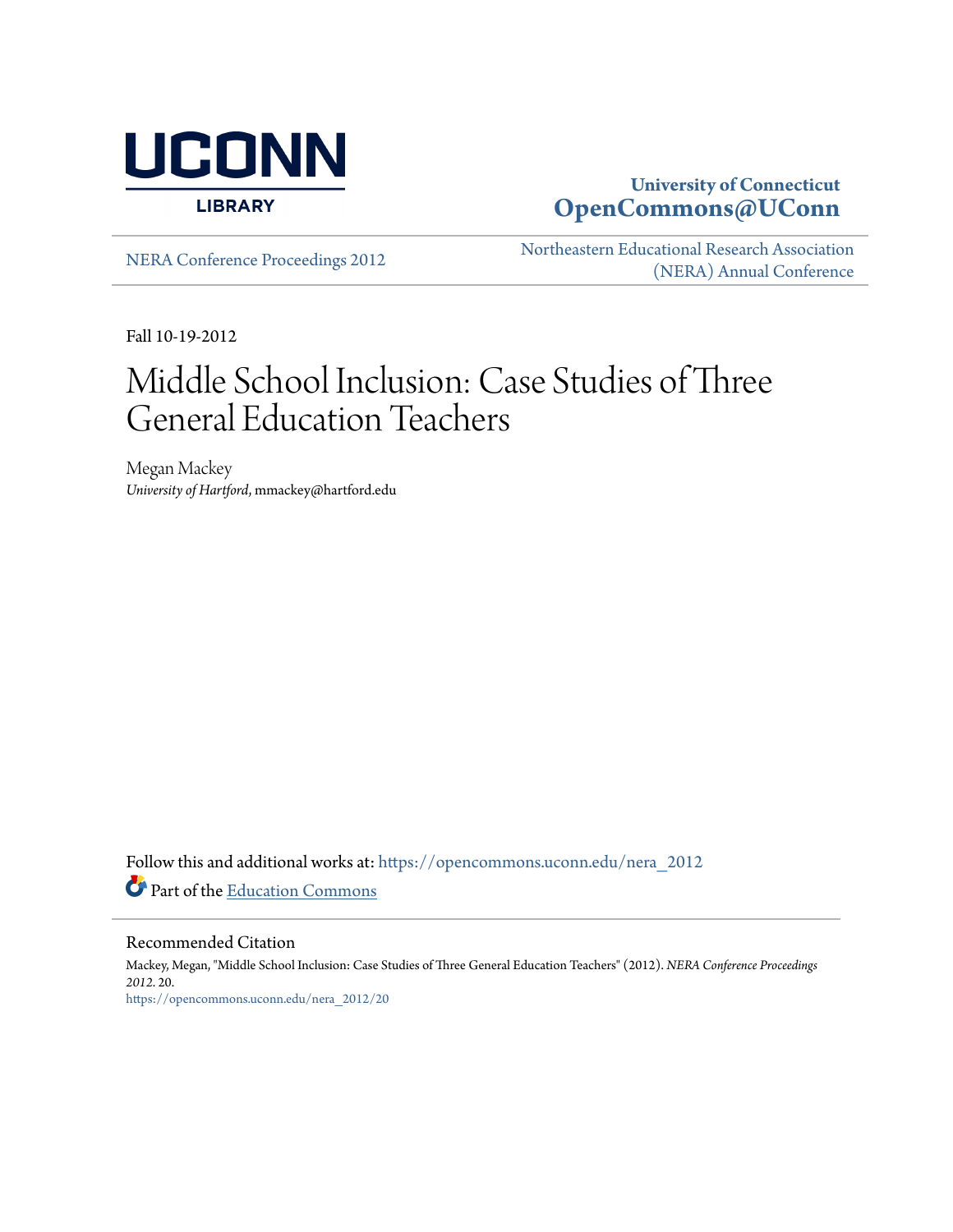# **Abstract**

Research was conducted in a middle school in the southwest United States. Over 65% of the student population qualified for free and reduced lunch and the enrollment of 36% Hispanic students and 63% white students reflected the overall make-up of the local community. This study examines how three middle school teachers included students with disabilities in their classrooms. Areas explored included preparation, training, and/or support; attitudes and beliefs; learning environment; planning; and types of adaptations. Data revealed that although all participants supported the idea of inclusion, they demonstrated varying levels of characteristics of an inclusive classroom were evident.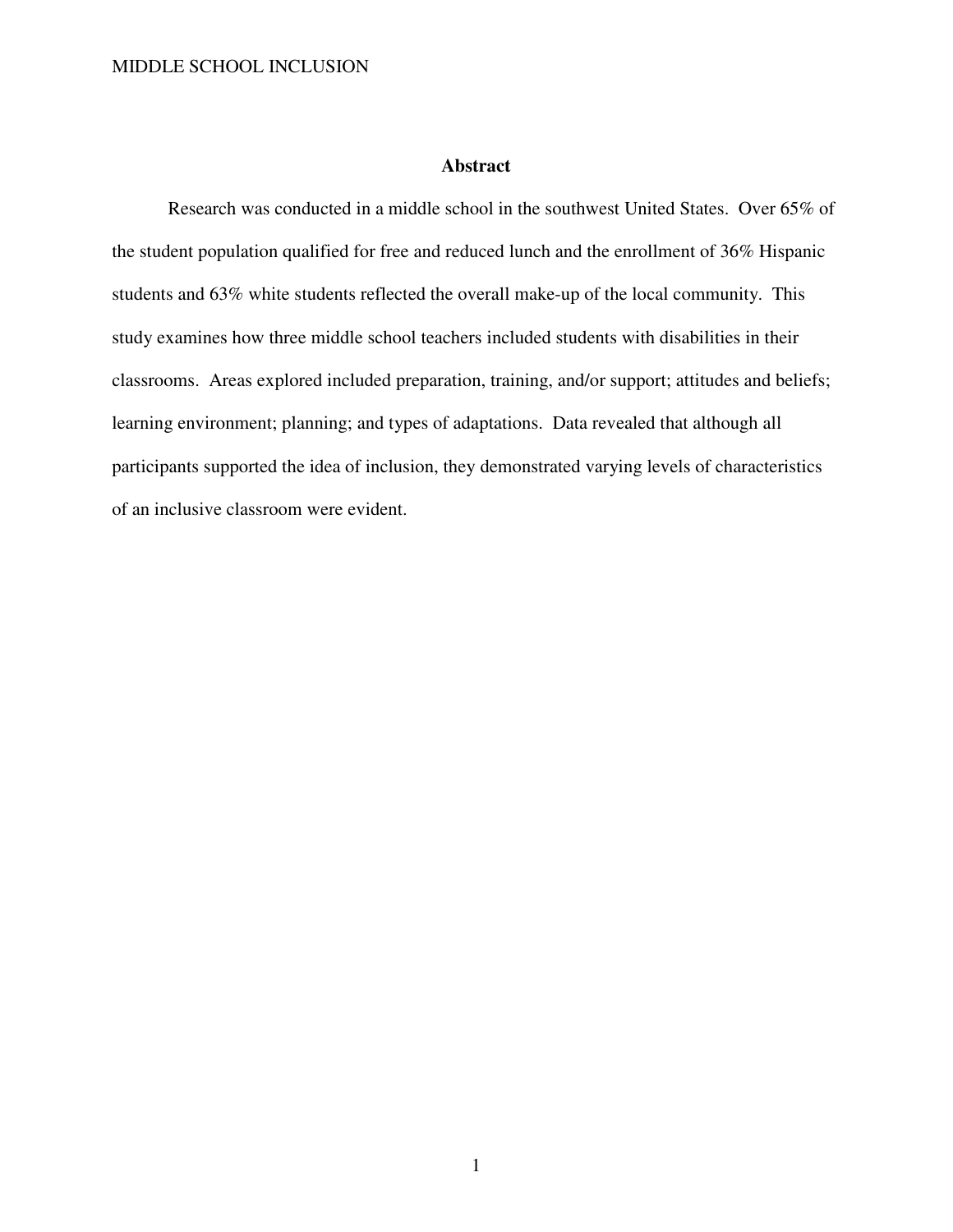#### **Overview**

The education landscape has changed dramatically in the past 36+ years. The Education for All Handicapped Children Act (EAHCA) in 1975 (P.L. 94-142), its reauthorization in 1997, the passage of the No Child Left Behind (NCLB) Act of 2001 (2002), and the current Individuals with Disabilities Education Improvement Act (IDEIA) of 2004 (P.L. 108-446) have carefully outlined the rules and regulations governing education. But, what does that look like in practice?

 "Inclusion" is a term that it is used loosely both in the education literature and in professional practice. All too often the physical placement of students in general education classrooms is emphasized with little regard to the development of truly inclusive classrooms. Engagement and active participation on the part of general and special education students in the everyday functioning of the classroom are imperative to inclusive education. This requires significant alterations to many general education classrooms in order to meet the needs of a more diverse population of students possessing broader ranges of skills (McLeskey & Waldron, 2002; Smith & Tyler, 2011). The goal of inclusive education is to allow all students the opportunity to learn and participate in a class that provides challenges and opportunities for success (Hardin & Hardin, 2002; TASH, 2011).

Often, the claim is made that a classroom teacher is practicing inclusive education if students with disabilities are present in his/her general education class (McGrath, Johns, & Mathur, 2004). Careful examination often reveals little evidence of defining characteristics of inclusive education. In order to determine if inclusive education is truly present, it is imperative that people pay careful attention to the methods and instruction a teacher utilizes within a general education classroom and the supports that are in place for that teacher (Broderick, Mehta-Parekh, & Reid, 2005; Burstein, Sears, Wilcoxen, Cabello, & Spagna, 2004; Futernick, 2007; TASH,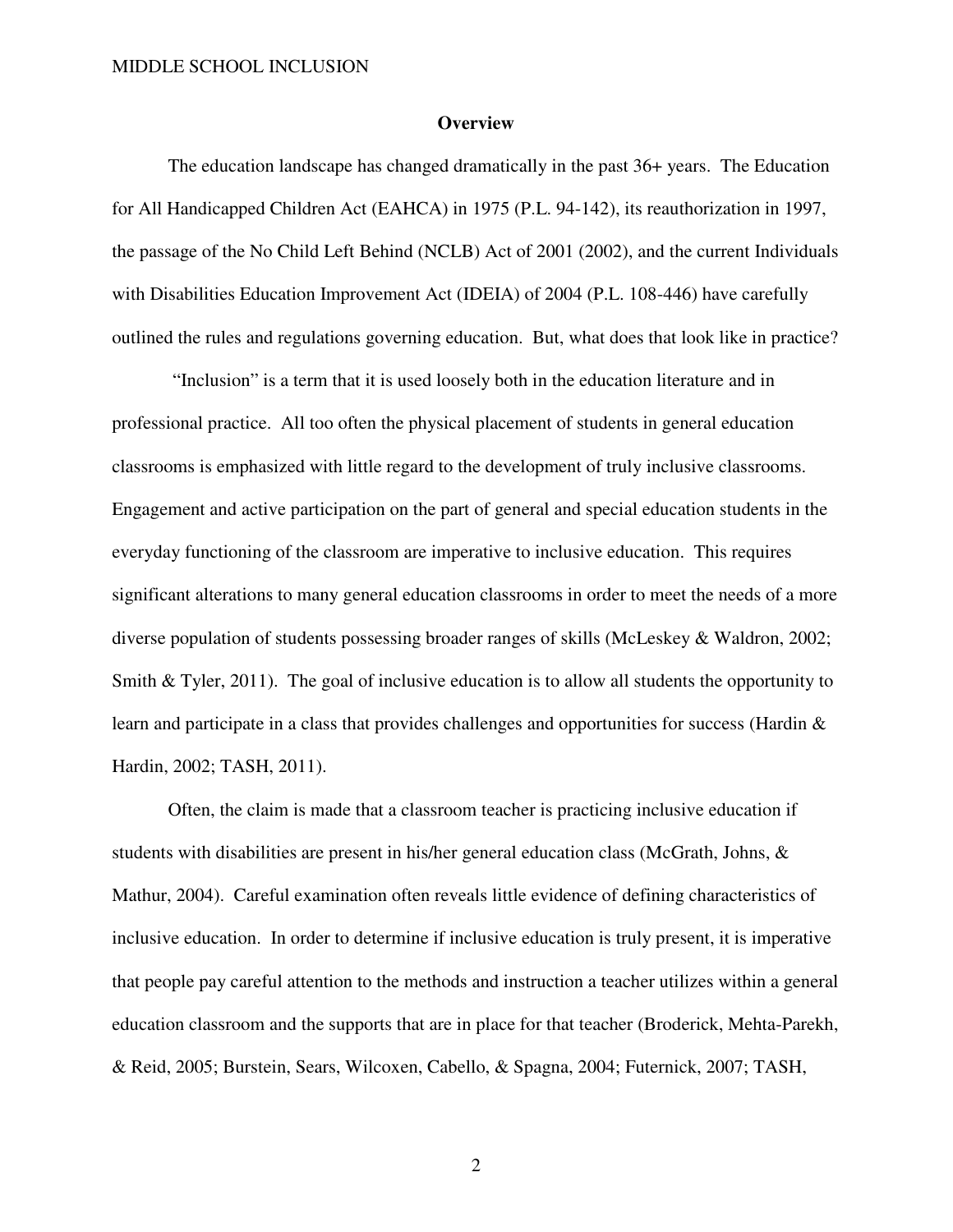2011), instead of merely relying on the physical placement of students with disabilities in the general education (Smith & Tyler, 2011).

# **Rationale and Research Questions**

Inclusion significantly impacts not only students with disabilities, but also their classmates, general and special education teachers, administrators, and parents. Multitudinous studies (e.g., Burke & Sutherland, 2004; Burstein et al., 2004; Cook, Cameron, & Tankersley, 2007; Cooper et al., 2008; Downing & Peckham-Hardin, 2007; Hadadian & Chiang, 2007; Idol, 2006; Leatherman, 2007; McLeskey, Hoppey, Williamson, & Rentz, 2004; Nougaret, Scruggs, & Mastropieri, 2005; Otis-Wilborn, Winn, Griffin, & Kilgore, 2005; Rea, McLaughlin, & Walther-Thomas, 2002; Santoli, Sachs, Romey, & McClurg, 2008; Strassburg, 2003; Sze, 2009; Wilkins & Nietfield, 2004) were conducted which examined teachers' attitudes and perceptions toward inclusion, academic and social outcomes for students with and without disabilities in inclusion classrooms, and various models of inclusion. The majority of studies (e.g., Burke & Sutherland; Burstein et al.; Cook, et al.; Cooper et al.; Downing & Peckham-Hardin; Hadadian & Chiang; Idol; Leatherman; Otis-Wilborn et al.; Santoli et al.; Strassburg) involved surveys and/or interviews with very little classroom observation. Inclusion research in middle school settings is scant, and middle school case study research is even scarcer.

 Inclusion programs are difficult to develop because they require significant changes to the manner in which teachers work. In order for successful inclusion to occur, the general education classroom needs to be a place where a range of student abilities is supported and accepted (Dukes & Lamar-Dukes, 2009; Smith & Tyler, 2011). Effective inclusion occurs when wide-ranging abilities are accommodated as a natural part of the school day. Consideration must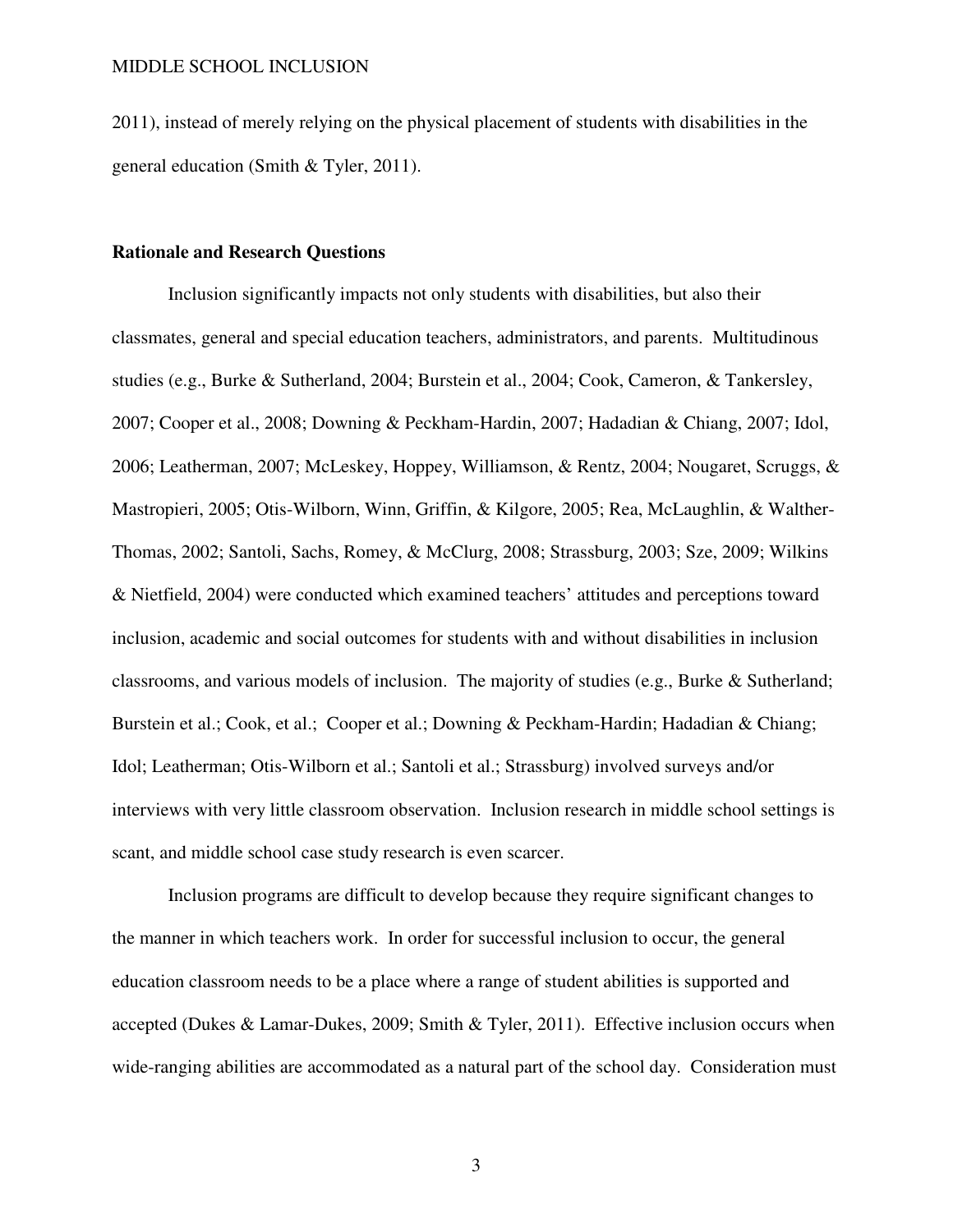be given not only to the physical classroom environment, but also instructional strategies, and classroom management techniques (King, 2003; TASH, 2011). Teachers in inclusive classrooms must possess the ability to informally monitor and assess student skills and needs; set high but alternative and appropriate expectations for each student; modify assignments and activities to meet the needs of all learners; and provide daily success for all students.

 The secondary school setting adds a unique wrinkle to inclusive education and presents a considerable challenge. Factors such as a wide range of skill levels, high number of students seen in a day, content specific training, and curriculum demands contribute to teacher difficulties in developing effective inclusion programs in secondary schools (Dukes & Lamar-Dukes, 2009). In addition, most secondary school teachers are responsible for teaching five classes and more than 125 students on a daily basis. Limited class and contact time prevent many teachers from developing in-depth understandings of individual student abilities and needs, and therefore, limit the amount of individualized instruction (McLeskey & Waldron, 2000).

 There are considerations specific to secondary inclusive classrooms including the pace of the general education curriculum, the emphasis on higher level content knowledge, and the expectation that students will develop independent study skills. As students progress through secondary school, they are expected to develop the ability to organize course materials, listen and take notes, participate in class discussions, complete classroom assignments independently, and study for tests and quizzes. Furthermore, most general education classes in the secondary grades are hierarchical in nature, meaning that students are expected to possess sufficient prerequisite knowledge and skills. Often, this presents a serious challenge to students with disabilities as they may not have adequately learned, retained or generalized the necessary foundational skills or content knowledge (Mastropieri & Scruggs, 2001).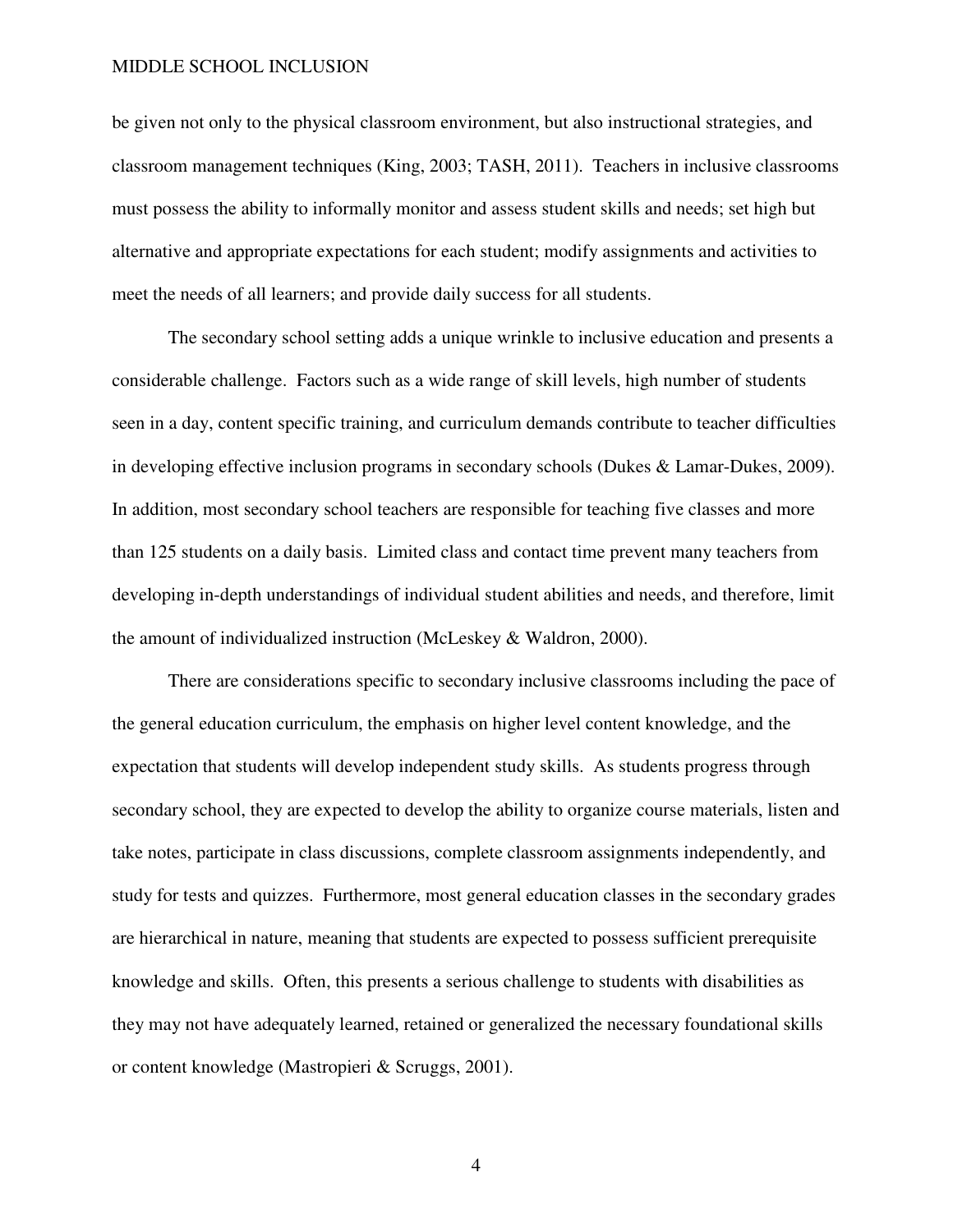The purpose of this research was not only to add to the slim knowledge base surrounding the real-life structure and implementation of inclusion within middle school general education classrooms, but also to explore specific strategies middle school general education teachers utilize in order to include students with disabilities in their classrooms. The main research question was: How do three middle school general education teachers include students with disabilities in their classrooms? The specific areas explored were: preparation, training, and/or support of study participants; attitudes and beliefs of study participants; learning environment created by study participants; planning engaged in by study participants, and types of adaptations made by study participants.

#### **Method**

#### **Theoretical Framework**

The theoretical perspective that drove this case study research was constructivism. The foundational belief of constructivism is that knowledge acquisition occurs through knowledge construction, as opposed to knowledge transmission. Ultimately, learning and meaning making mainly occur through the creation of individual understandings based upon the amalgamation of what a person already knows and believes, and new knowledge and ideas with which a person comes into contact (Richardson, 2003).

 Knowledge is further constructed through the intersection of people and the give and take of social interactions. Social constructivism emphasizes the importance of social exchanges in order for cognitive growth to occur (Applefield, Huber, & Moallem, 2000/2001). Within a given school day, teachers have countless social exchanges with students, teachers, support personnel,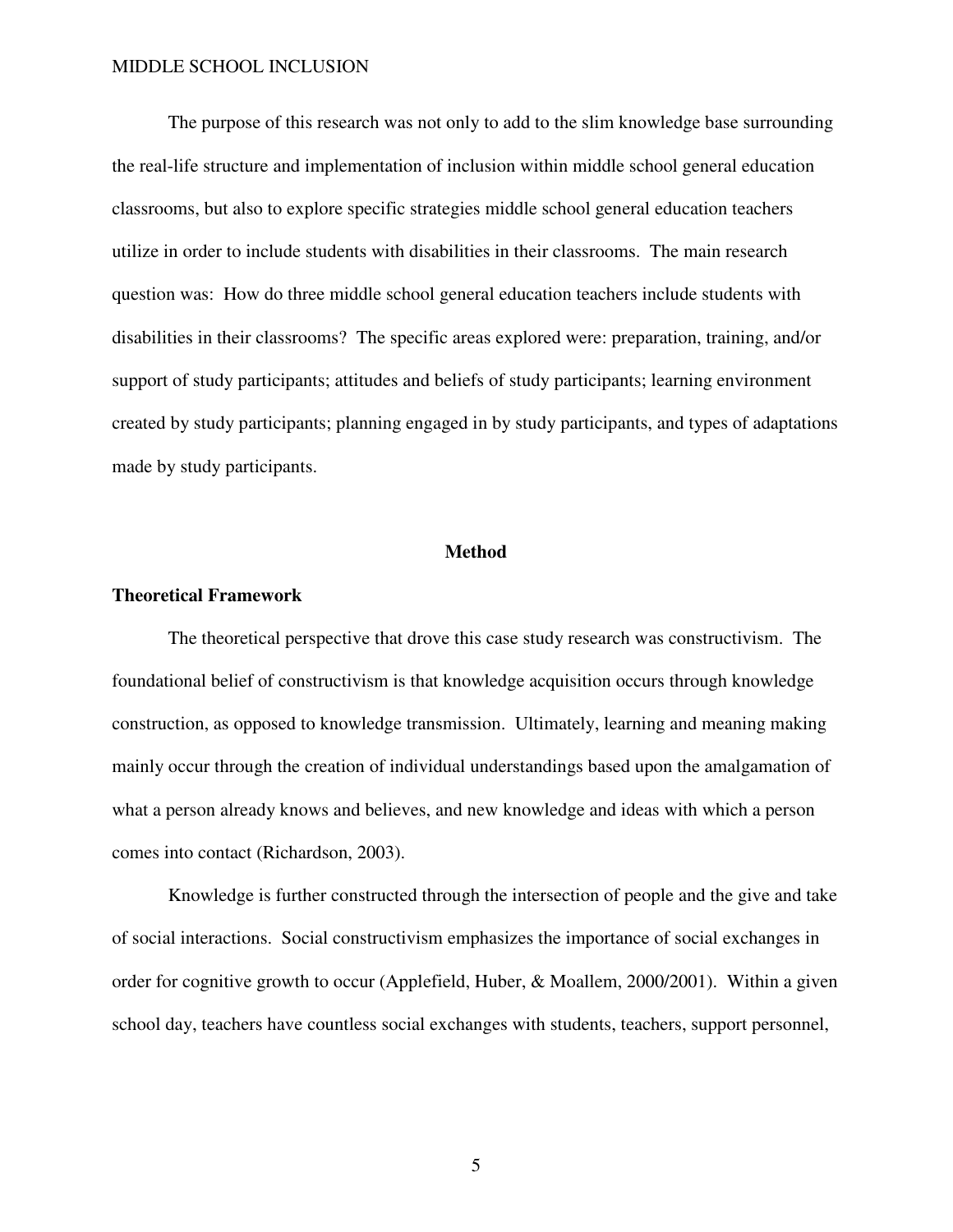parents, and/or administrators. Each exchange offers opportunities for a teacher to combine new experiences with existing knowledge in order to develop greater understanding.

# **Participants**

 Purposeful sampling was used to select participants for this study. Nominations for the purposeful sampling evolved from inquiry with experts such as the associate dean of a local university and the Director of Instruction and Special Programs of the local consolidated school district. Nominated middle schools included teachers they had seen apply the following characteristics of inclusive classrooms: 1) Students with disabilities received their educational services in the general education classrooms with appropriate in-class support provided by special education teachers, paraprofessionals, or other support personnel. 2) Cooperative teaching in the form of interactive teaching (or team teaching), alternative teaching, parallel teaching, station teaching, one teach, one drift, and/or one teach, one observe was utilized (Mastropieri & Scruggs, 2007). 3) Curriculum and instruction demonstrated strong, clear, and understood learning goals, with differentiated instructional strategies. 4) Assignments and assessments had high, but alternative and appropriate expectations for each student, and teachers monitored and assess students' skills while making modifications as needed. 5) A community of learners was established in the classroom where a philosophy of flexibility and acceptance was evident and all students achieved daily success.

Next, the principals of the three nominated middle schools and nominated teachers in his/her school that s/he believed implemented many of the defining characteristics of inclusion outlined above. Third, a preliminary screening of teachers was conducted to determine if they implemented some of the defining characteristics of an inclusive classroom. Teachers were then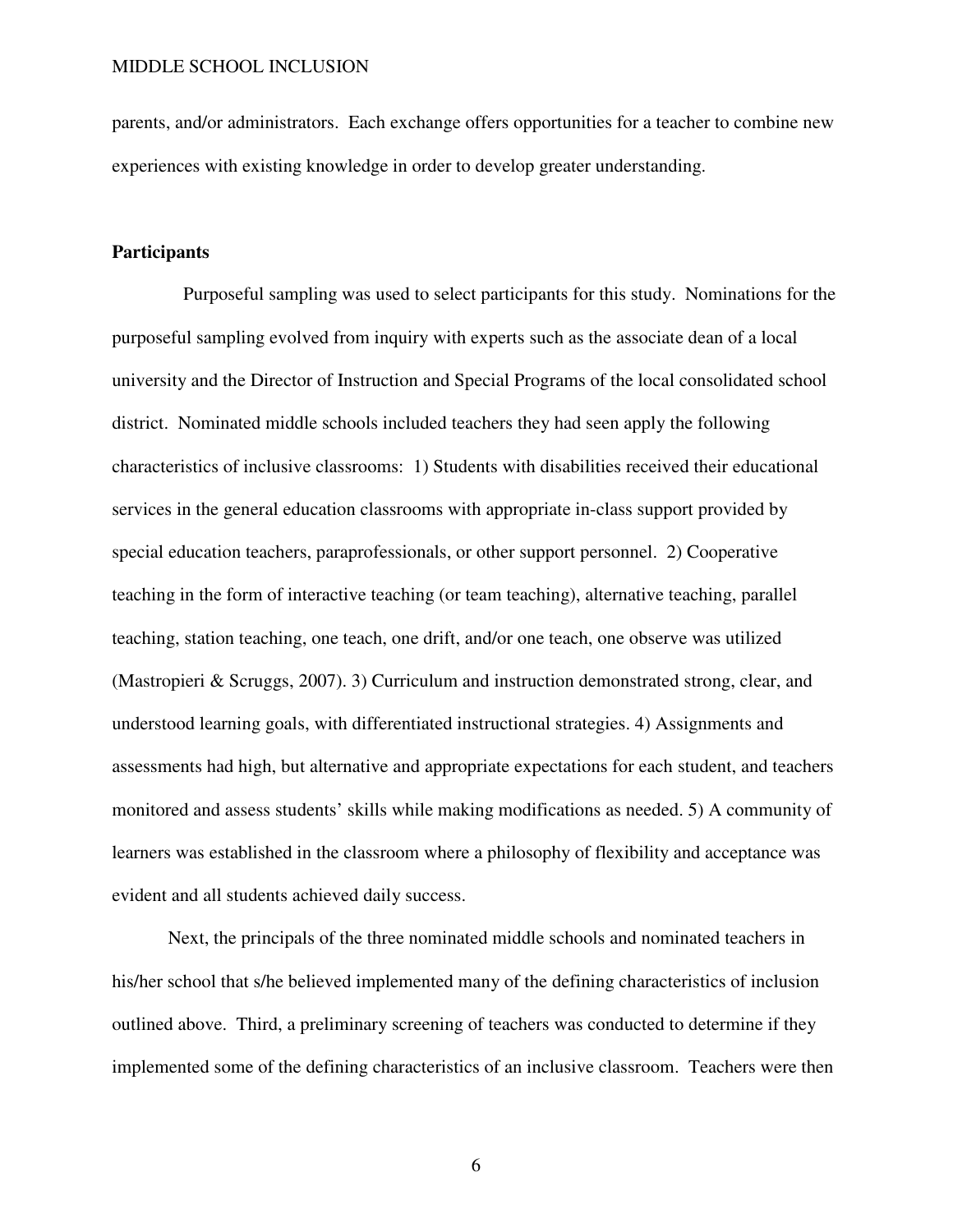rank-ordered based on the implementation of the defining characteristics of inclusion observed. Final ranking revealed three teachers from one middle school as numbers one, two, and four, and one teacher from another middle school as number three. There were two choices: 1. Use the top three teachers, or 2. Use the three teachers from the same middle school. Choice number one would have allowed research on three teachers who, based on screening, best implemented the defining characteristics of inclusion. It would also have allowed examination of the similarities and differences between teachers and environments in two different middle schools. The disadvantage would be the sacrifice of in-depth analysis of any one middle school.

Choice number two would have allowed research on three teachers in the same school building, thereby lending itself to the exploration and in-depth understanding of a single middle school. Furthermore, it would allow examination of teachers at the sixth, seventh, and eighth grade level in three different subject areas. The disadvantage would be that research on the top three teachers would not be conducted, but instead the first, second, and fourth best teachers would be studied. In the end, the three teachers from the same middle school were selected as it allowed in-depth exploration of one middle school.

Research was conducted in a middle school in the southwest United States. Over 65% of the middle school's student population qualified for free and reduced lunch and the enrollment of 36% Hispanic students and 63% white students reflected the overall make-up of the local community. All three of the teachers in the study grew up within five miles of the middle school where they taught. One teacher was a Caucasian female in her late 20s in her fifth year of teaching sixth grade science and her sixth year of teaching overall. She spent one year teaching at an alternative middle school for students expelled from the County School District. Another teacher was a Hispanic man in his early 30s in his sixth year of teaching seventh grade social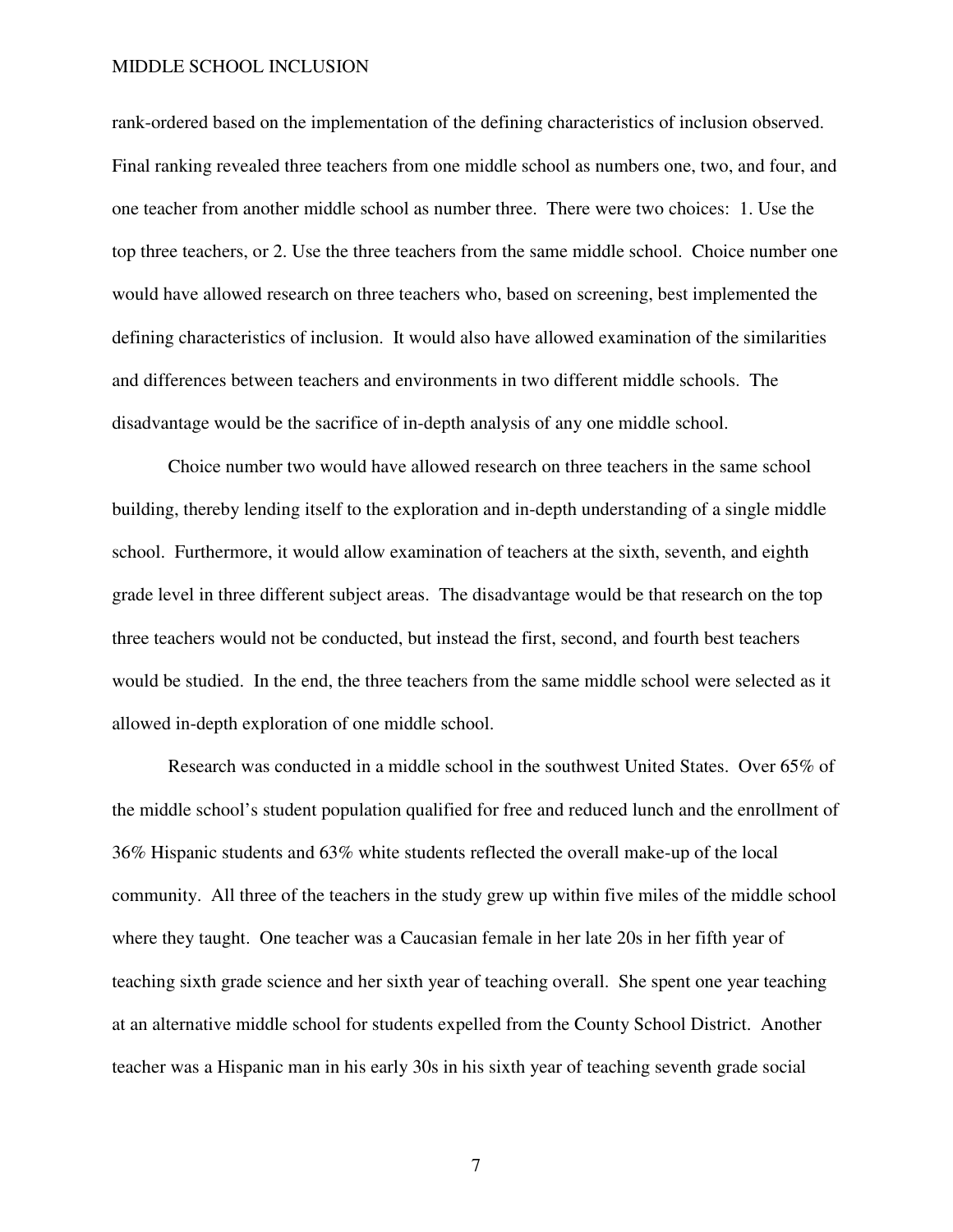studies. He was bilingual in English and Spanish and served as the school's English Language Learner (ELL) Coordinator. The third teacher was a Caucasian female in her late 30s in her sixth year of teaching eighth grade mathematics and her seventh year of teaching overall. She spent one year teaching mathematics at a local high school.

# **Rationale for Research Method**

A case study involves the exploration of a bounded system through detailed, in-depth data collection involving multiple sources of information. The system is bounded by time and place, and it is an individual case being studied (Creswell, 1998). For this research, three cases were investigated, represented in this study by three teachers who had students with and without disabilities in their general education classrooms (Merriam, 1998). Purposeful sampling was utilized and the focus was on the manner in which three middle school general education teachers included students with disabilities in their classroom.

**Validating data.** To enhance the internal validity of the research, three basic strategies were utilized: prolonged engagement, member checking, and triangulation of data. Prolonged engagement, or long-term observation, allowed the researcher to make repeated observations of the same phenomenon over a period of time (Merriam, 1998).

Transcribed notes for both the pre-observation and post-observation interviews were distributed to each participant for examination. Each of the participants reviewed the transcript and none of the participants wanted to add or change any information contained in it. Observations generated an enormous amount of data in the form of fieldnotes and artifacts, far too much to ask or expect a participant to sift through. Instead, participants were asked to judge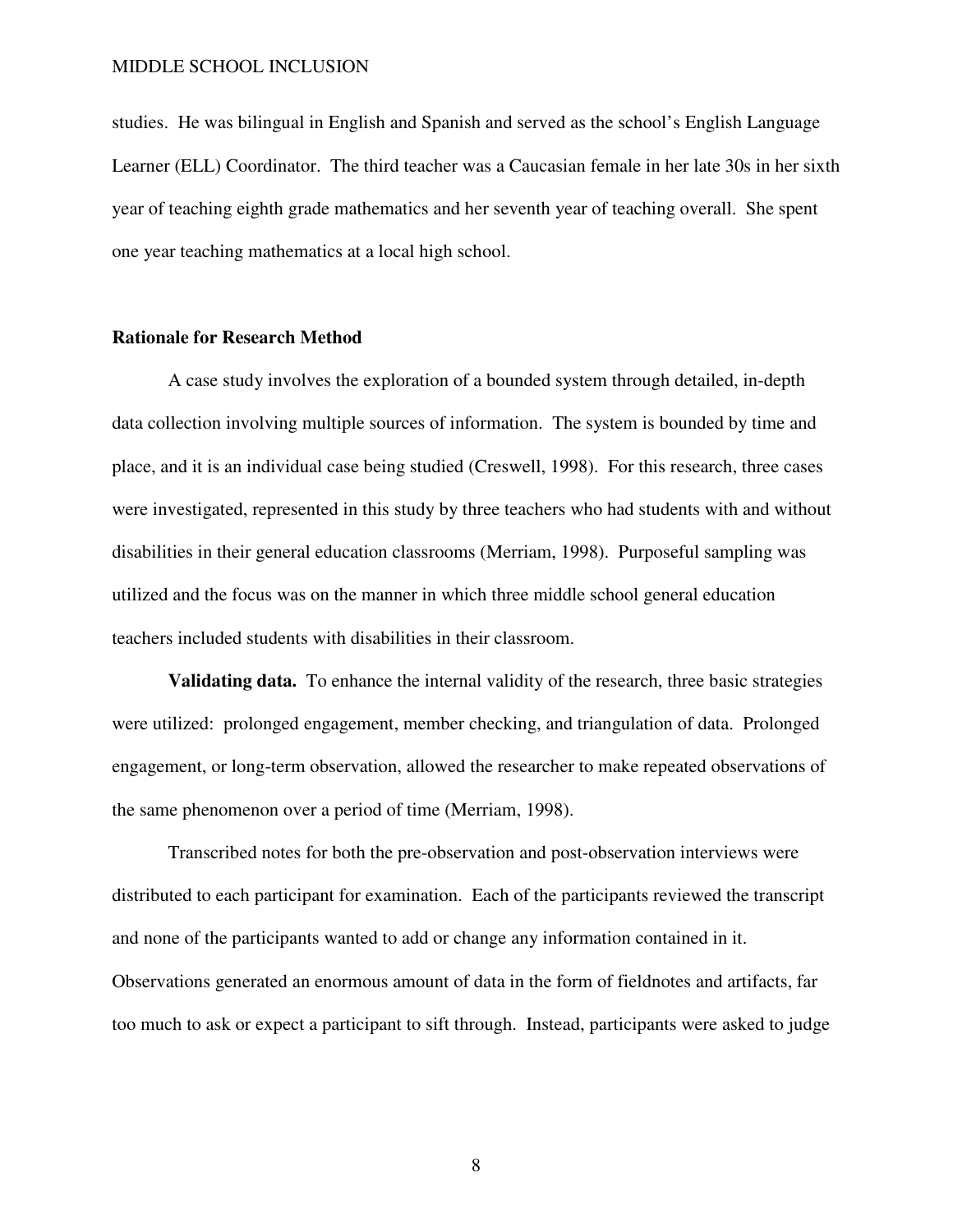for accuracy of findings after analysis and development of preliminary interpretations were completed (Creswell, 1998).

Data was triangulated in this study by using four of the most common data collection methods employed in case study research. The vast majority of the data were collected through a pre- and post-observation interview of each of the three teachers, and observations of participants in their classrooms. Information was also gathered through informal conversations and artifact collection. All of the data was then triangulated by comparing what teachers reported, what was observed in the classroom, and what was discovered in collected artifacts.

# **Data Collection**

The purpose of this study was to determine how general education classroom teachers made sense of, and created, an inclusive general education classroom. Therefore, the primary focus was the manner in which three middle school general education teachers included students with disabilities in their classroom. The case study approach allowed the researcher to investigate complex variables of potential importance in understanding the phenomenon. In order to complete a thorough investigation of each teacher's methods of inclusion, a preobservation interview, hours of classroom observation, informal conversations, artifacts, and a post-observation interview were utilized.

**Pre-observation interview.** A pre-observation semi-structured interview was conducted. Questions that were easily understood by the participants were developed and elicited information pertinent to the research. The primary topics that were covered in the preobservation interviews included background information, special education training, professional development, collaboration, planning for curriculum and instruction, assignments and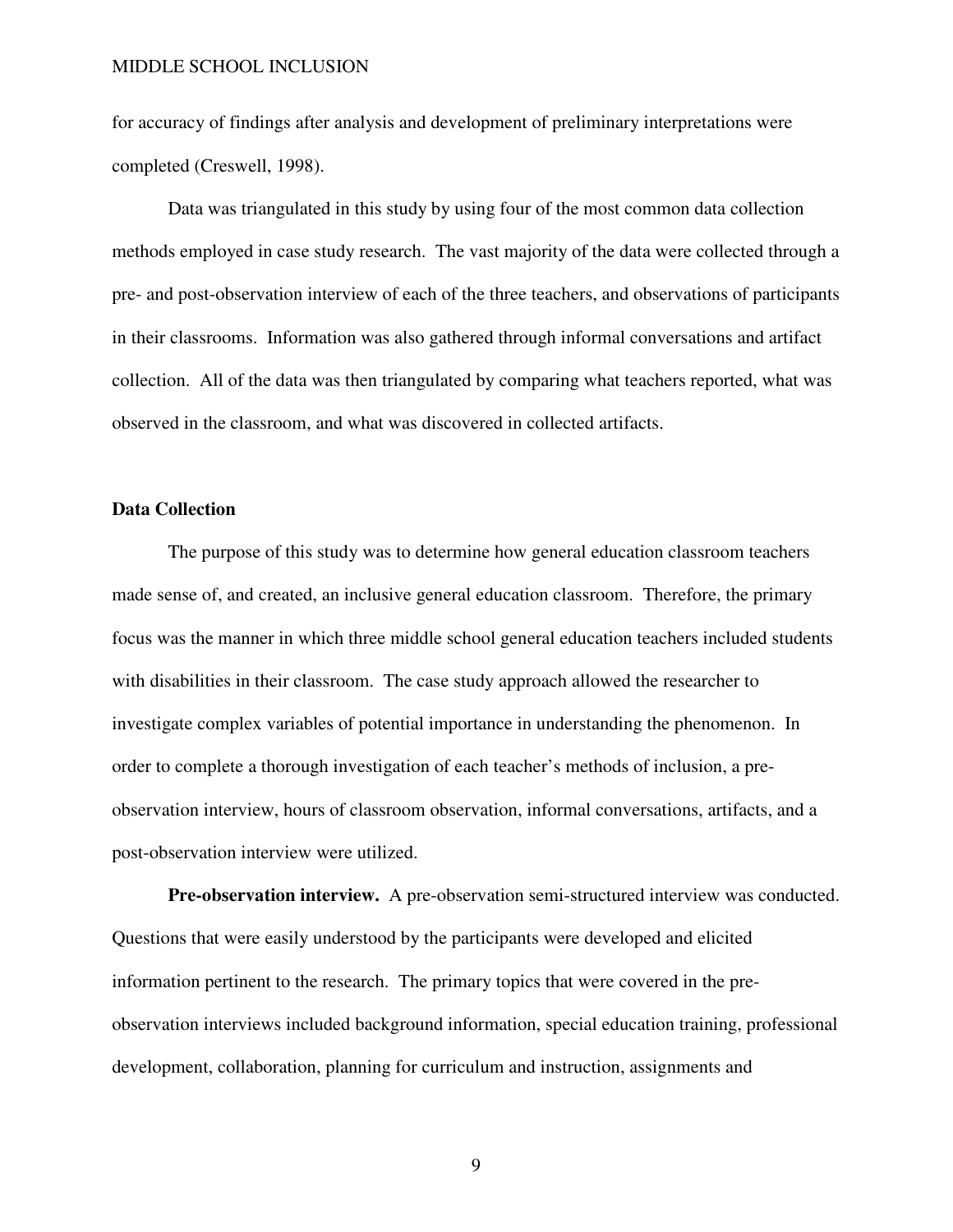assessments, and the classroom community.

**Observations.** The role of a "complete observer" was utilized for the observations (Murray-Seegert, 1989). The study commenced approximately five weeks into the school year. The observations took place during specific dates and times agreed upon by the researcher and participants and involved class hours in which students with disabilities were included in general education classrooms alongside students without disabilities. Anecdotal notes were recorded during whole class observation, with special consideration given to instructional strategies, assignments and assessments, and classroom community. Participants were observed over the course of nine weeks and saturation of data for the first participant was met after approximately 21 hours on 17 different days, after approximately 30 hours on 20 different days for the second participant, and after approximately 28 hours on 22 different days in the classroom and 5 hours on a class field trip for the third participant.

**Informal conversations and gathering of artifacts.** The vast majority of the data came from formal interviews and observations, but information also came from additional sources as well. Some conversations with participants provided information pertinent to the research and was recorded in fieldnotes.

**Post-observation interview.** The post-observation interviews allowed for clarification of understandings and exploration of issues and themes in more depth. The topics that were covered in the post-observation interviews emerged from the data collected in the observations, along with pre-existing questions pertaining to attitudes and beliefs.

 **Data analysis.** All of the information gathered through the pre-observation interview, observation sessions, informal conversations, artifacts, and post-observation interview were combined and analyzed. Fidelity of implementation regarding the inclusion of students with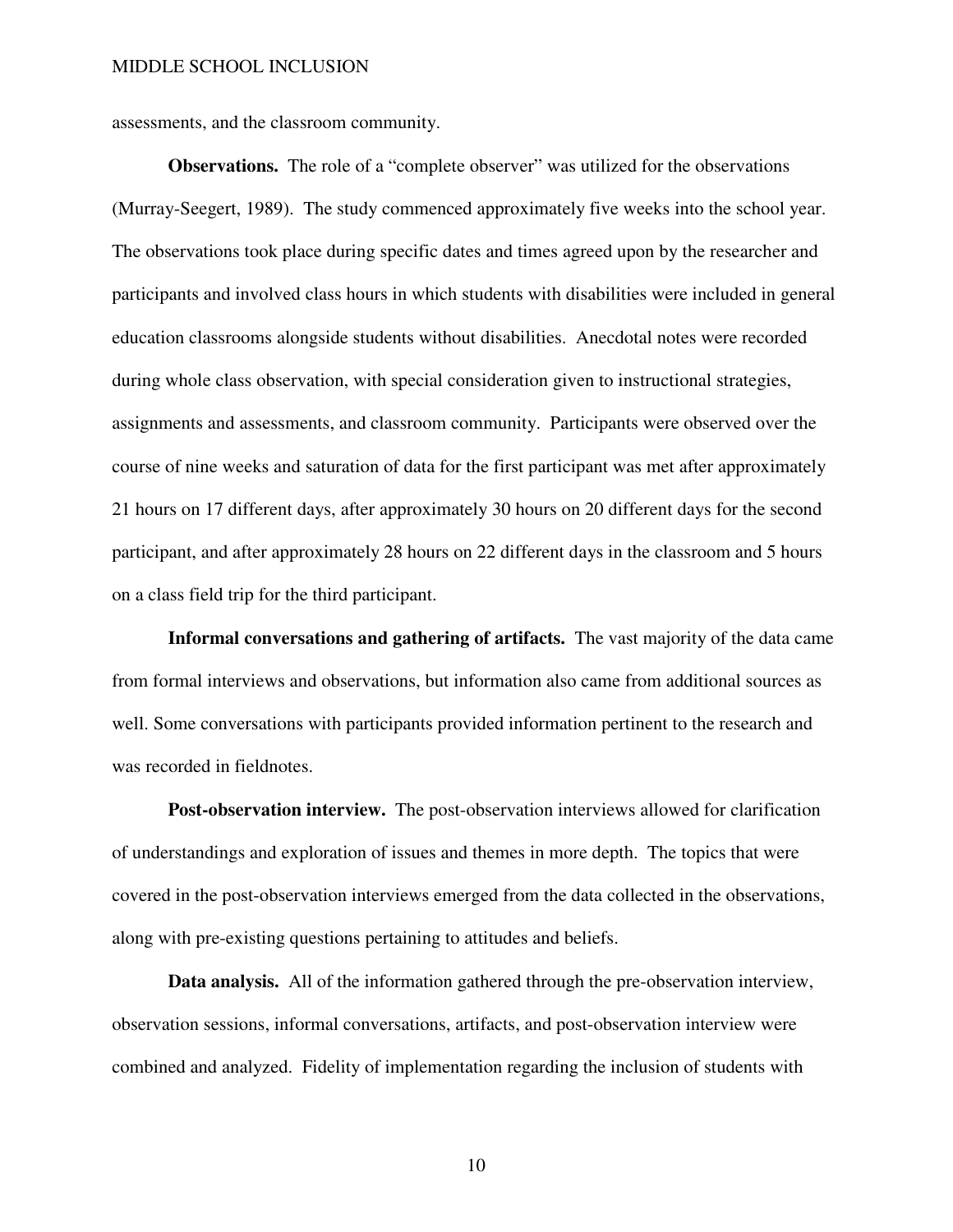disabilities in general education classrooms based on the characteristics described above was also analyzed. Analysis was begun as soon as data collection commenced and continued throughout the data collection process.

#### **Results**

The purpose of the research was to add to the knowledge base surrounding the real-life structure and implementation of inclusion within middle school general education classrooms. The main research question was, "How do three middle school general education teachers include students with disabilities in their classrooms?" Specific strategies middle school general education teachers utilized to include students with disabilities in their classrooms were examined.

# **Preparation, Training, and Support**

All three teachers in this study felt their undergraduate programs had not adequately prepared them to meet the needs of students with disabilities in their classroom, a finding that supported existing research (Burns and Ysseldyke 2009; Cook et al. 2007; Smith & Tyler, 2011). At many colleges and universities, the use of part-time and graduate student instructors leads to inconsistent training and quality in teacher preparation (Smith & Tyler, 2011). Oftentimes, only a single, introductory course about teaching students with disabilities has been required for general education teachers. That was the case in this study as all three teachers noted that they had taken one course that addressed teaching students with disabilities in their undergraduate teaching program.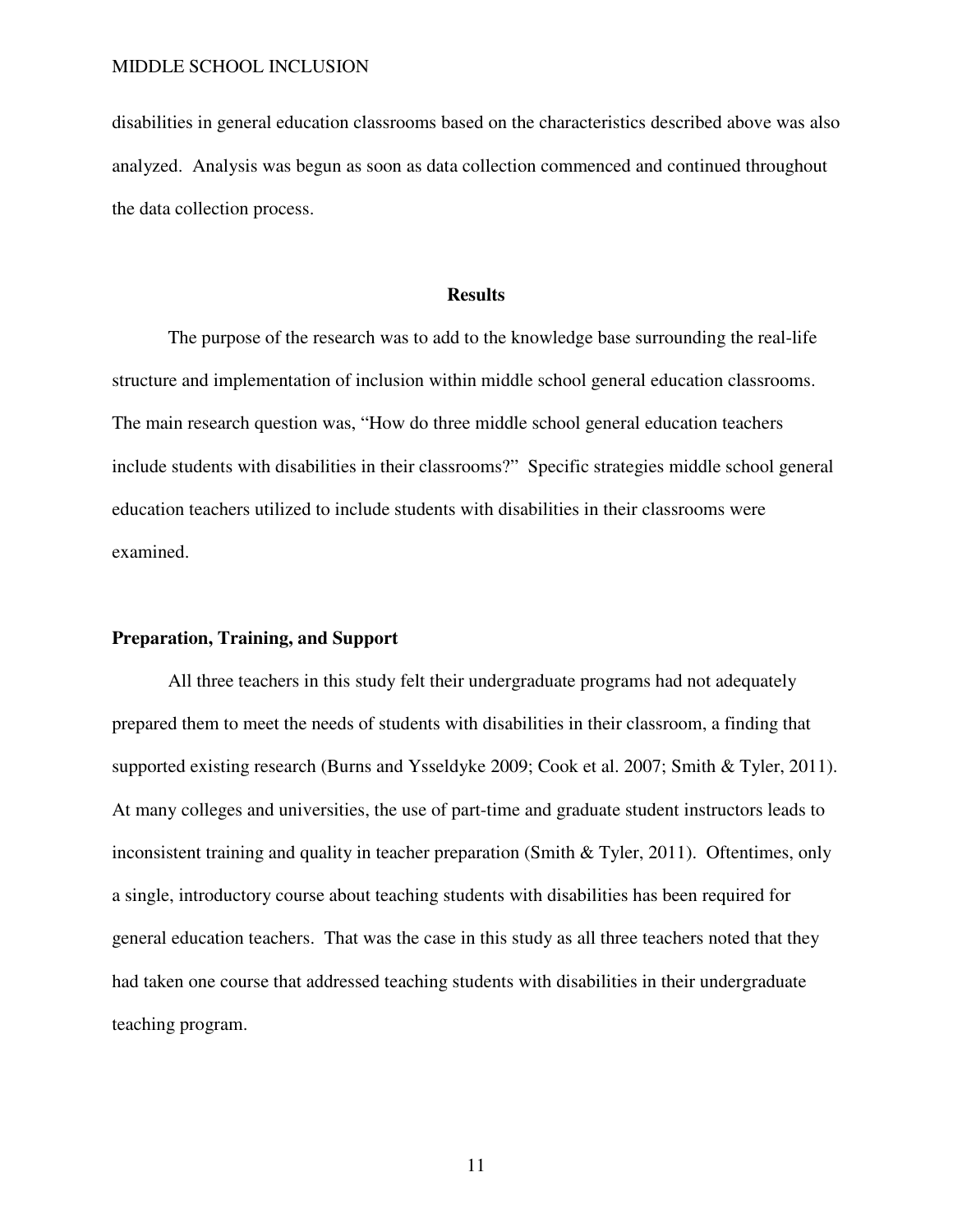According to the findings of numerous studies, teachers felt they lacked the in-class supports necessary to implement the practices that characterize inclusion (Burstein et al., 2004; Futernick, 2007; Ross, 2002; Wilkins & Nietfield, 2004). Only the seventh grade social studies teacher echoed these sentiments. Neither a special education teacher nor any paraprofessionals came into his classroom to assist with the instruction of students with disabilities. The other two teachers had paraprofessional support during certain class hours. Neither of these teachers met with the paraprofessionals or the special education teacher to discuss specific classroom expectations or responsibilities. Instead, they allowed the paraprofessionals and the special education teacher to determine their own role in the classroom. Both teachers felt they had adequate support to effectively include students with disabilities in their classrooms.

Observations revealed that the paraprofessional in the eighth grade math classroom offered little in the form of student or teacher support. She typically entered the classroom late and sometimes disrupted the class with a comment or announcement. The paraprofessional usually sat at a desk and did the work that the students did. She rarely offered assistance or support to students with or without disabilities. When the teacher was asked about this, she expressed helplessness about the situation. She noted, "Sometimes I feel like I'm teaching the paras too. They seem to just want to be students." She continued, "I figure that if they learn something here then they are better prepared to help students during resource hour." This teacher acknowledged that she had not attempted to communicate her specific classroom expectations to the paraprofessional, but she wished that the paraprofessional would better assist students in the class.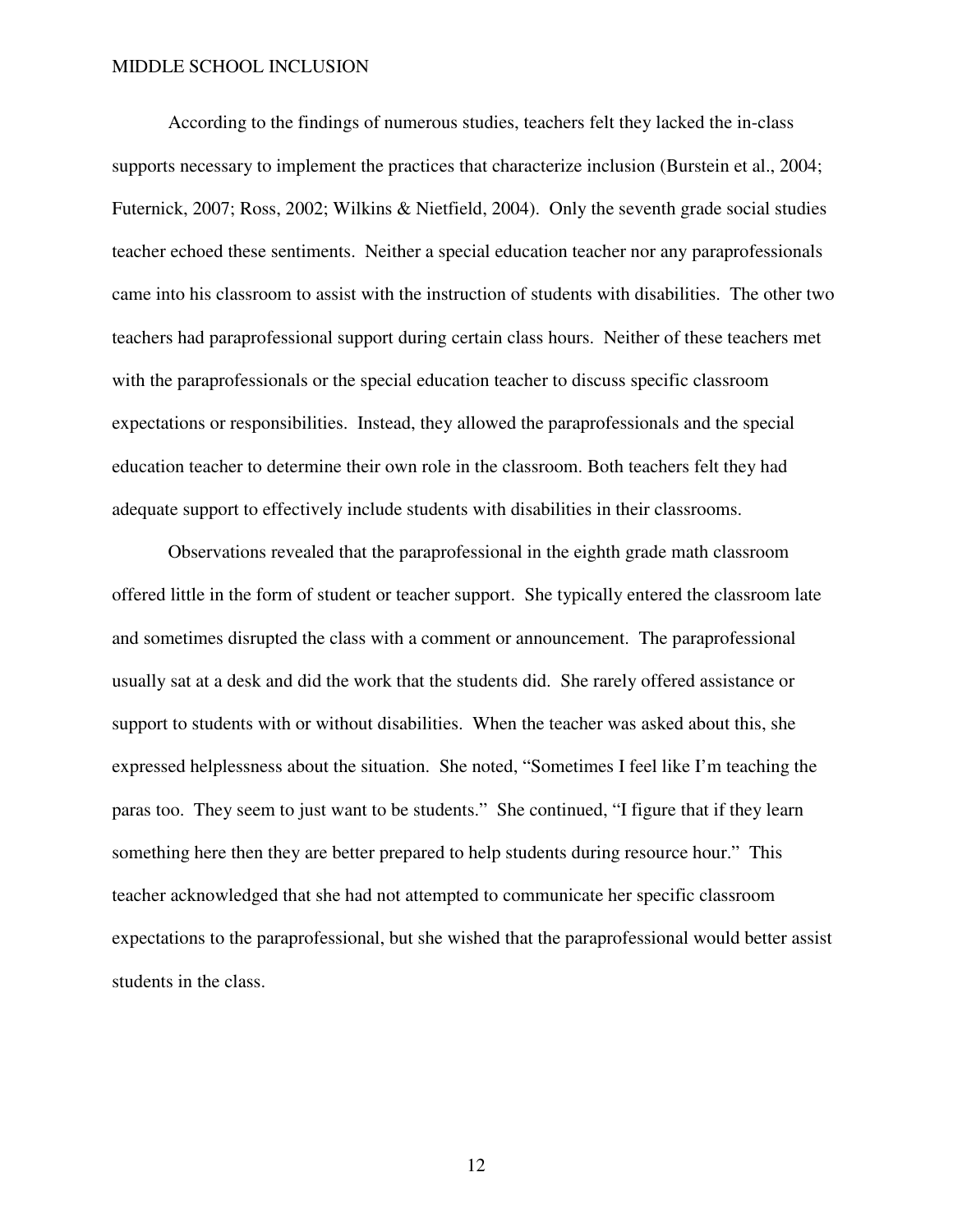# **Attitudes and Beliefs**

Teacher attitude is one of the most important determinants of inclusion success (Cook, et al.; Mastropieri & Scruggs, 2007). All three teachers in this study remarked positively about having students with disabilities in their classrooms. All three teachers stated the belief that the inclusion of students with disabilities had a positive impact on the overall classroom environment. The eighth grade math teacher felt that have students with disabilities in her classroom made students more accepting of each other and that ultimately, it made them better people. The sixth grade science teacher thought that students without disabilities developed more empathy and understanding through their interactions with students with disabilities, and that it taught them more about life. The seventh grade social studies teacher felt that students were very accepting of each other. He also thought the inclusion of students with disabilities impacted the learning environment of his classroom in a positive way, because it changed the dynamics of the class and it improved his teaching.

All three teachers were confident in their ability to meet the needs of all learners in the classrooms, including students with disabilities. Each of them also acknowledged having been unsuccessful with some students they had taught, but all three attributed the lack of success in large part to factors that were beyond their control. The eighth grade math teacher felt students that were not successful in her classroom were usually not successful across the board and had a lot of factors that impacted their performance. The sixth grade science teacher offered other potential reasons, such as family concerns or things students were into outside of school as the main reasons why they were not successful. The seventh grade social studies teacher felt that the students he had been unsuccessful with were students diagnosed with severe cognitive disabilities or severe emotional problems. He noted that although they may have had a good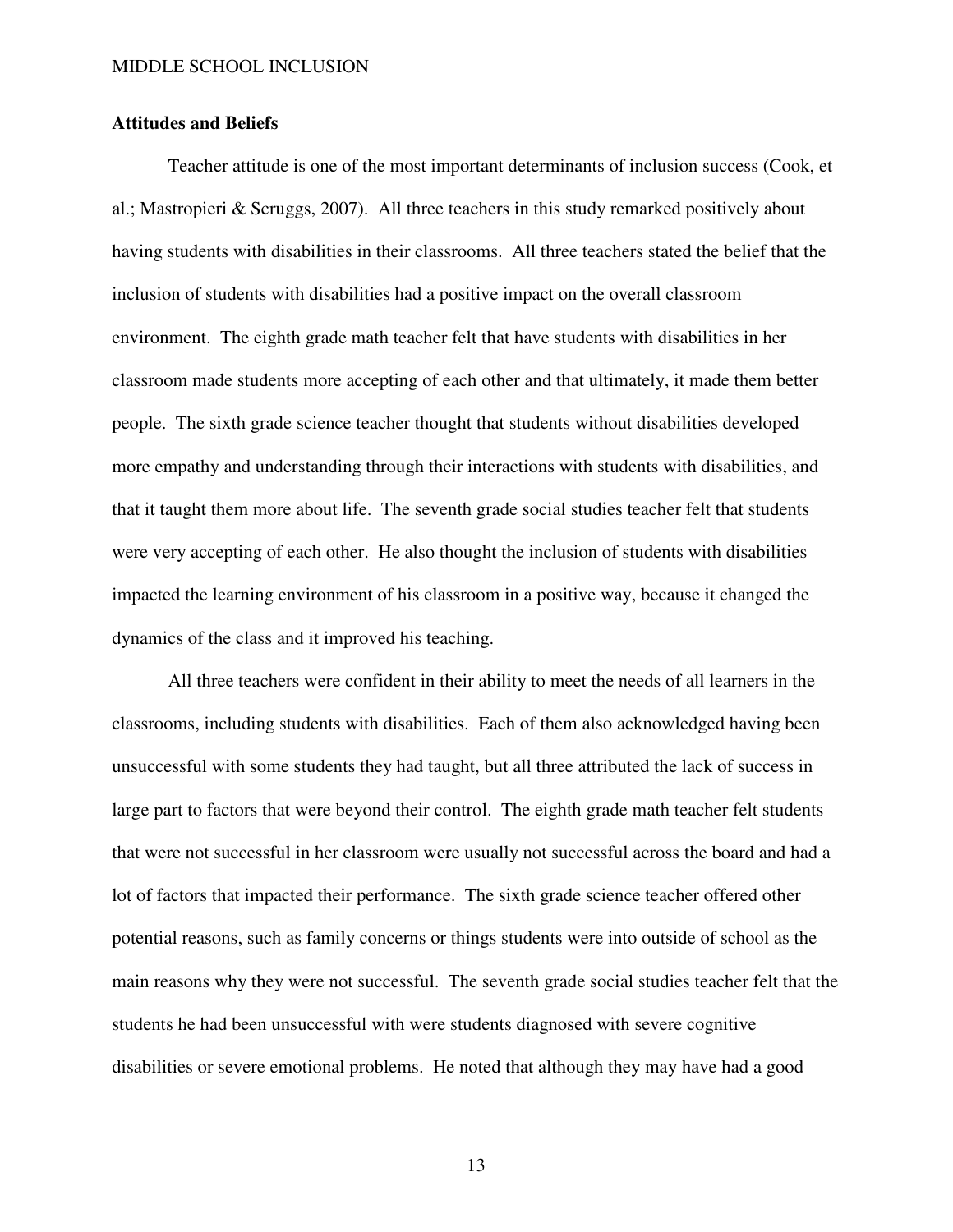relationship with him, it was difficult getting them to do homework and to be engaged in the class.

# **Learning Environment**

Evidence showed that there was quite a difference in flexibility between the three teachers in the study. There was little evidence of flexibility in eighth grade math or sixth grade science classroom. The eighth grade math teacher's extremely structured lessons did not lend themselves to flexibility or adjustment. She always adhered to her lesson, assignment, and assessment schedule and students were expected to follow suit. Although she was accepting, this teacher noted that the inclusion of students with disabilities impacted the learning. The eighth grade math teacher felt that, at times, the inclusion of students with disabilities made the "learning slower."

Flexibility was not evident in the sixth grade science classroom either. Although her lessons were not as structured as the eighth grade math classroom, this teacher adhered to her lesson, assignment, and assessment schedule and expected all of her students to do the same. In her pre-observation interview, the sixth grade science teacher credited the delivery of food baskets during the past few holiday seasons as a major contributor in her understanding of students' home situations. She noted that sometimes her students could not do what she wanted them to do because they had other things going on at home.

The seventh grade social studies teacher demonstrated flexibility in many areas. He developed a lesson, assignment, and assessment schedule, but each one of these had flexibility built-in. He was flexible in his willingness to allow students to share personal stories, his development of various activities, assignments, and assessments and in many more ways. The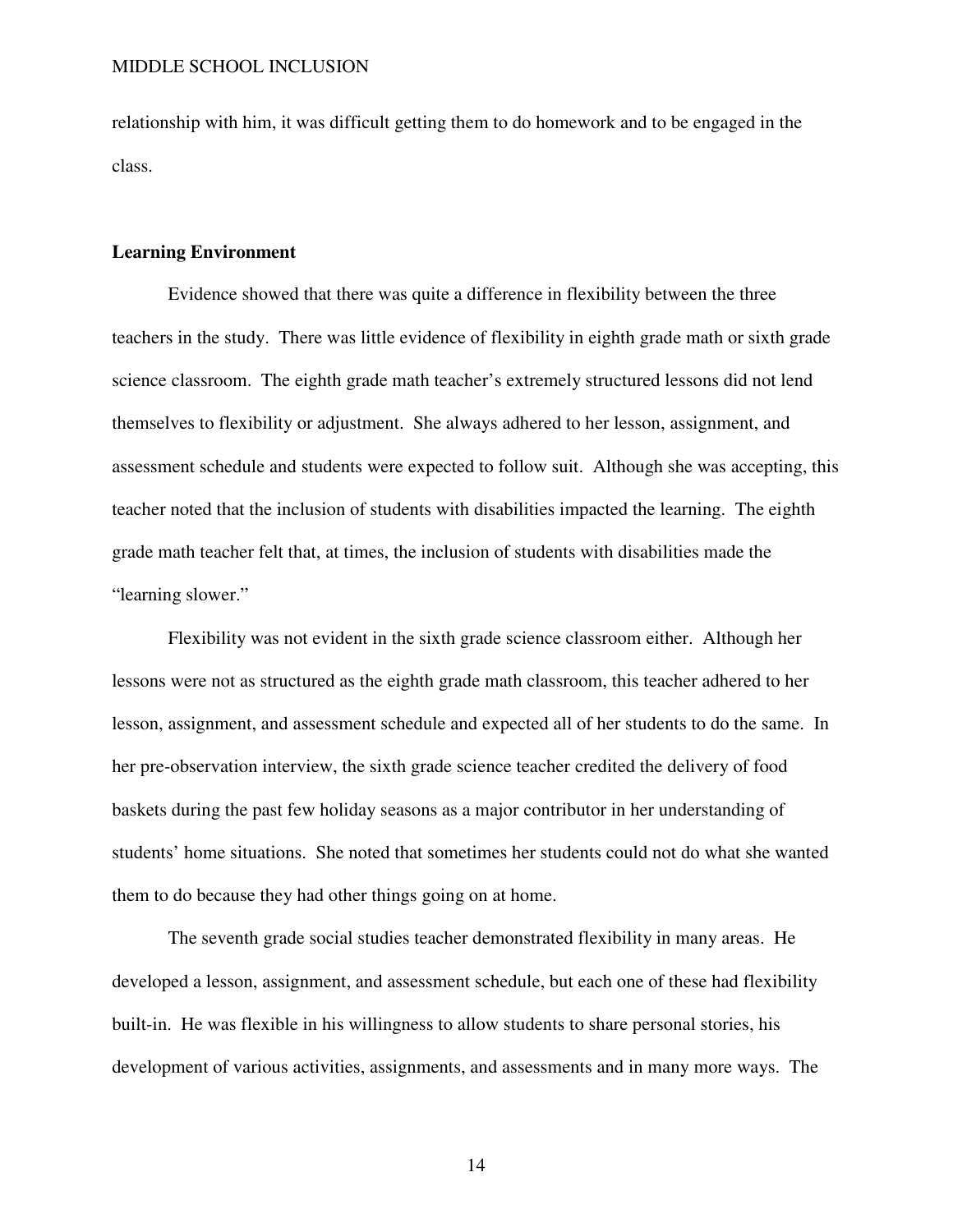seventh grade social studies teacher was an easy going man and it was evident that his primary concern was making his students feel welcomed, supported, and appreciated within the classroom. He treated all of his students with a great deal of respect and his students in turn treated him, and each other, with respect.

# **Planning**

All three teachers stated the belief that the inclusion of students with disabilities in their classrooms improved their instructional preparation. The eighth grade math teacher noted that it forced her to be more methodical, but she felt that having students with disabilities in her classroom caused her to cover less of the curriculum content. She noted that it was not just students with classified learning disabilities that "slowed her down," but also students without disabilities who struggled with the content. Having students with disabilities and other students who struggled to master the content in her class prevented her from covering the curriculum in as much depth as she would have liked. She noted that she tried to hit the same level of depth, but some of the students with disabilities did not reach the same level of depth as other students.

The sixth grade science teacher stated that it made her put more thought into her preparation. She believed that having students with disabilities in her classroom did not cause her to cover less of the curriculum content. She noted that the learning needs of the entire class dictated how much content she covered and she claimed that she did not move on until she felt students had a good grasp of the material. She felt that having students with disabilities in her classroom did not negatively impact the depth of content coverage either.

When the seventh grade social studies teacher prepared for classes that contained students with disabilities, he tried to put himself in his students' shoes to figure out how the lesson needed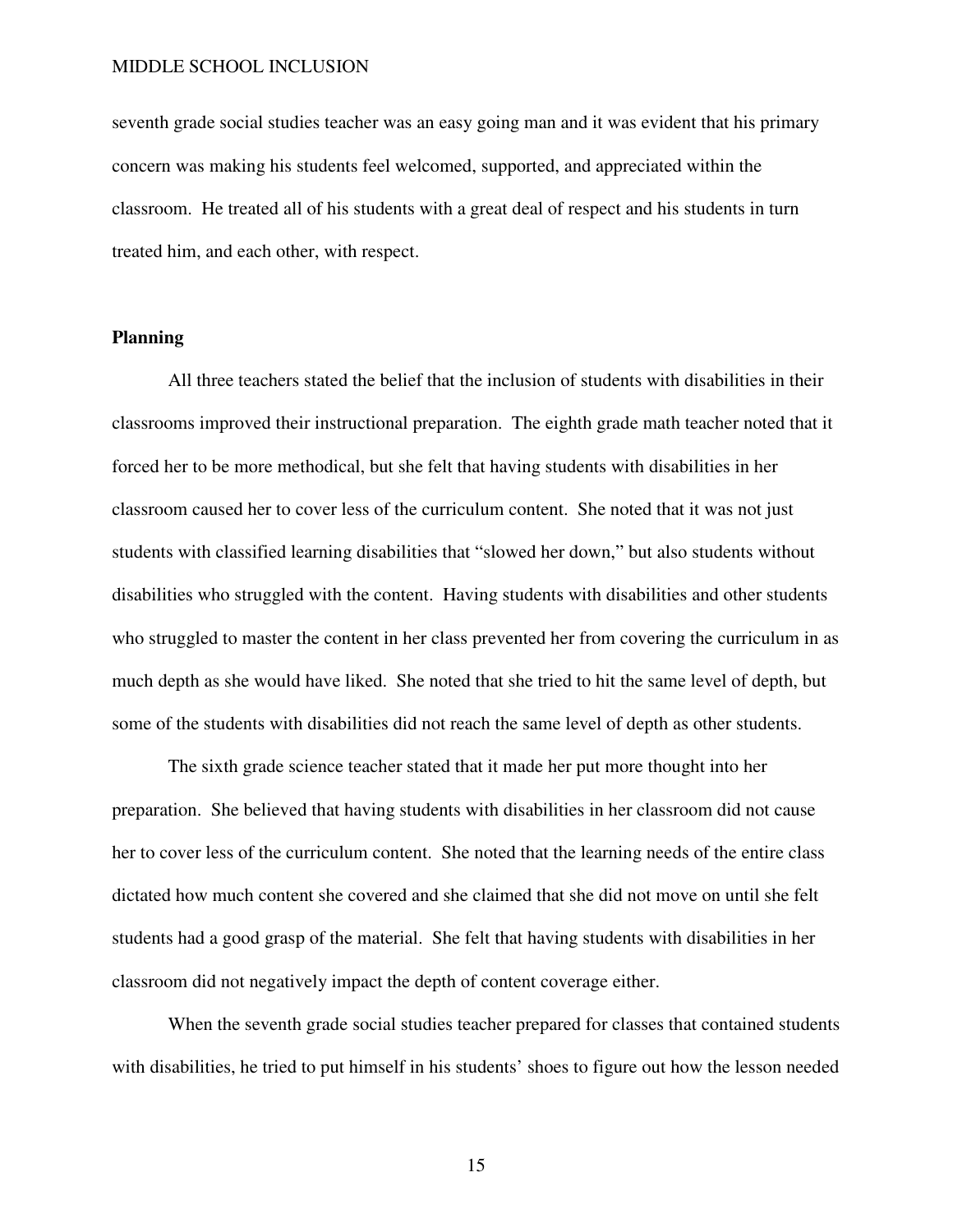to be presented in order to make the knowledge attainable for all. This teacher stated the belief that he covered the same amount of content with students with disabilities in his classroom. He further noted that having students with disabilities in his classroom actually helped him cover content more in-depth. He said that he identified the important pieces of knowledge that he wanted students to acquire and those pieces of knowledge drove his instruction. He decided how he would make those pieces of knowledge accessible to all students and structured his lessons accordingly.

# **Adaptations**

None of the three teachers made adaptations for individual students with disabilities for any of the activities, assignments, or assessments in their classrooms. The eighth grade math teacher stated that over the years she had learned to do a better job in selecting specific problems for students to complete for homework. In her pre-observation interview, the eighth grade math teacher claimed she gave students with disabilities "the same basic assignment, but less problems" for homework; observations revealed no evidence of this. Depending on the number of problems assigned the night before, she modified the scoring for the homework for the entire class.

The sixth grade science teacher stated that she modified instruction and assignments not only for students with disabilities, but for all students so that higher achieving students would get what they needed as well. She claimed that if students with disabilities failed an assignment, she would call them up to her desk, ask them the questions they missed, and allow them to provide a verbal response. During my time in the sixth grade science classroom, observations did not reveal evidence of modified work. All of the work that was assigned and assessed was the same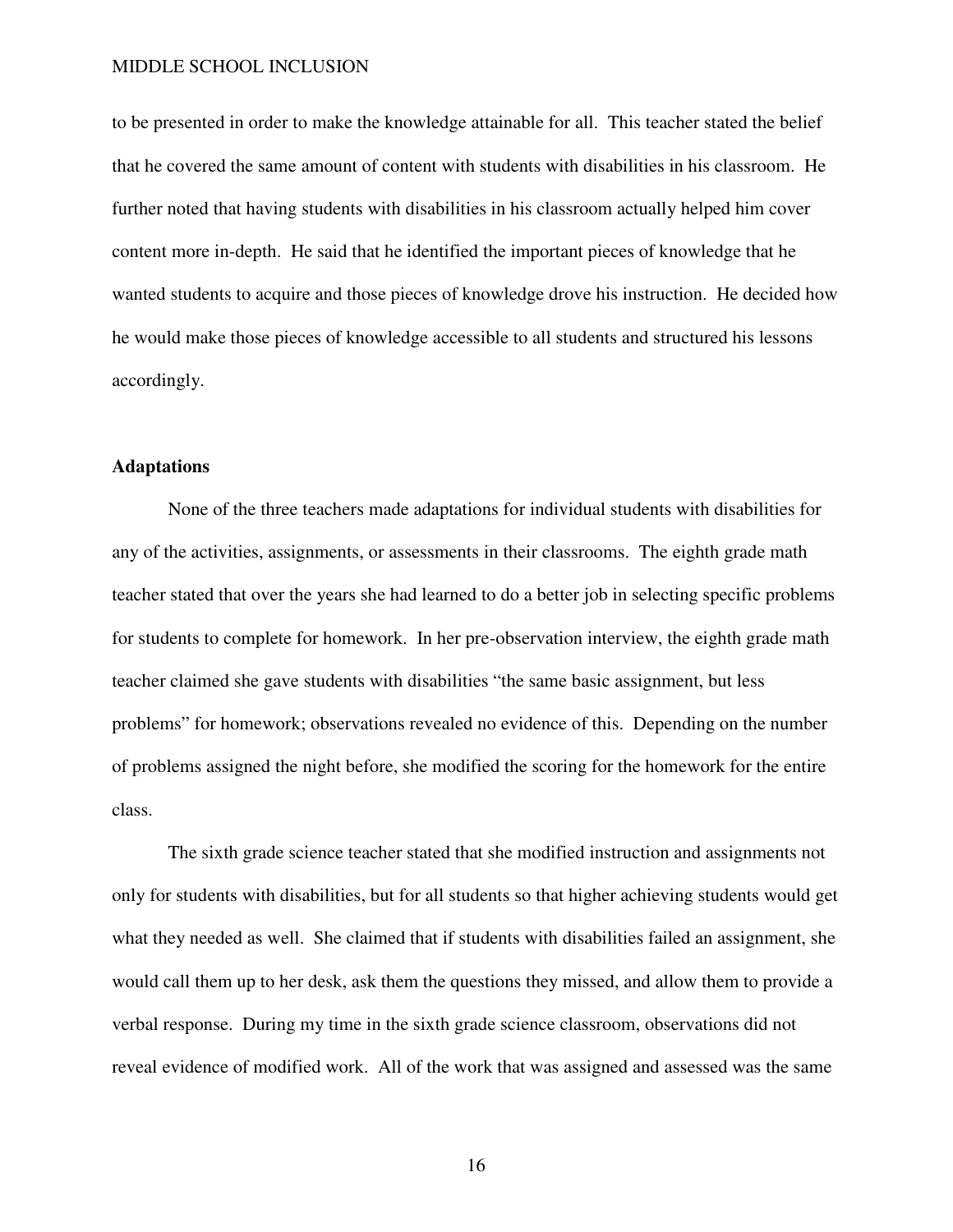for both students with and without disabilities. Students were not observed providing any verbal responses to assignments or assessments.

Adapting assignments in order to allow students to successfully attempt and complete them is vital to addressing the needs of all students in the classroom, not just those with diagnosed disabilities. Varying assignments and assessments allows teachers to obtain a complete and accurate picture of individual student progress (Nougaret et al., 2005). The seventh grade social studies teacher looked at assessment in a couple of different ways. It provided him with a measure of how the students were doing, but assessment also helped him gauge how he was doing as a teacher. He noted that if his class average was 60%, then he was doing something wrong. This teacher stated that some teachers were proud of poor performance, because they felt like they had made their class difficult. The seventh grade social studies teacher talked about how some students have said to him that his class was easy. His response to them was, "I'm not trying to make it hard. If you get what I'm teaching you, then we're doing good." This teacher assessed student learning through quizzes, tests, writing, oral presentations, and other project-based assessments.

# **Conclusions**

All three teachers in this study stated the belief that students with disabilities should be included in general education classrooms and their adherence to the use of many of the characteristics of inclusive education reflected that belief. The implementation of the characteristics of inclusive education varied from classroom to classroom. All three teachers developed instructional strategies and classroom environments that they believed were effective in meeting the needs of all learners. One teacher utilized a wide range of strategies and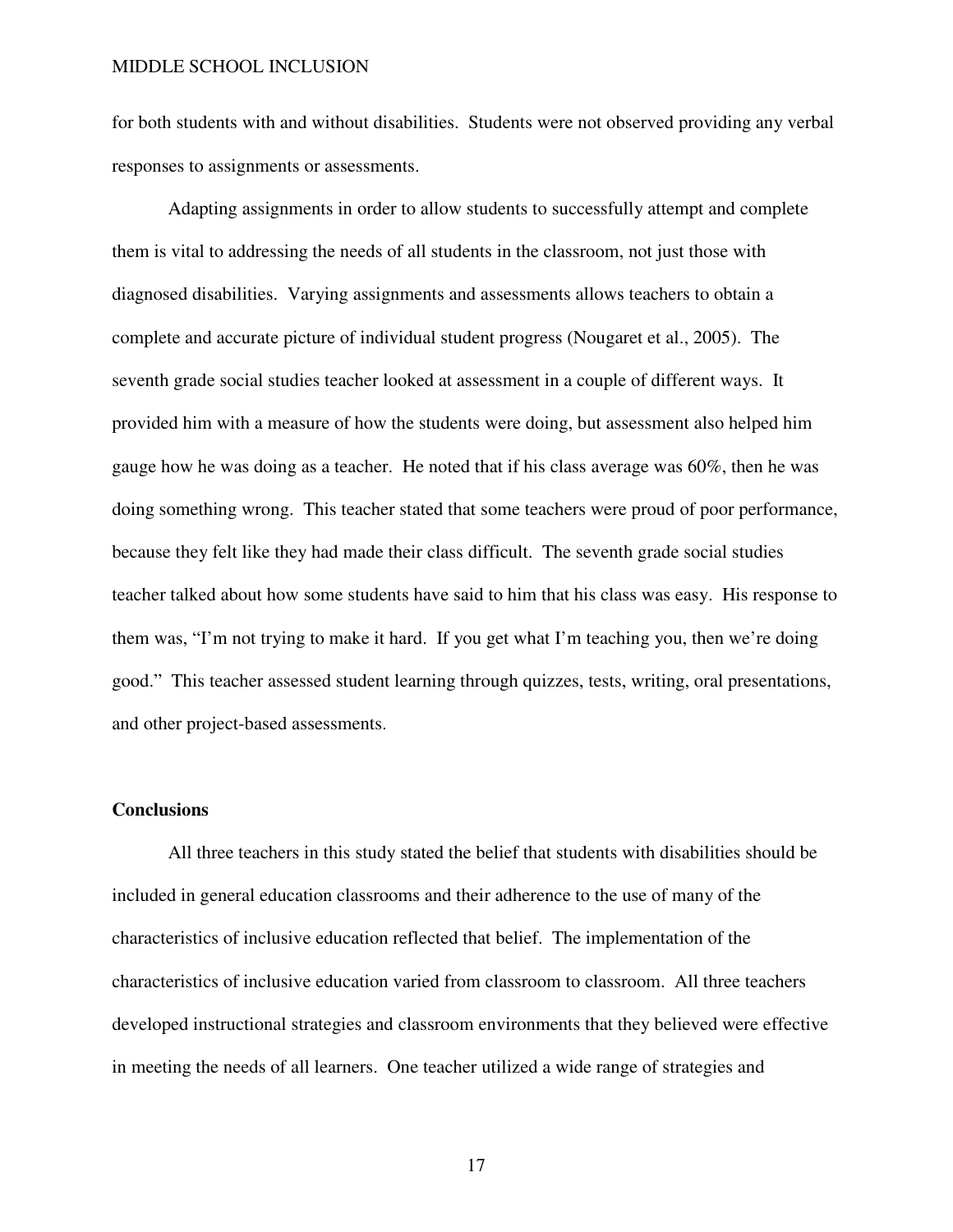structures on a daily basis; a second teacher used a small number of varied strategies but implemented them on a consistent basis; the third teacher utilized a number of different strategies, but they were not used consistently and did not always seem to have an anchor.

The ultimate goal of examining the quality of program delivery is to assess the extent to which a teacher approached the theoretical ideal of the practice under examination (Dusenbury, Brannigan, Falco, & Hansen, 2003). Research revealed that two of the teachers established classroom learning environments that reflected many of the ideals of inclusive education, while the third fell short in a number of areas. All three teachers initially appeared to be extremely responsive to the practice of inclusion, but only two of the teachers remained engaged in the inclusive education process over the course of the entire study. The third teacher's engagement in the inclusive education process, and education in general, waned over the course of the study.

Research has shown that even within a single district, inclusive education can vary from building to building and classroom to classroom (McLeskey & Waldron, 2002; Villa & Thousand, 2003). This was no different at this school as inclusive education was different in each classroom. One teacher had the in-class support of both a special education teacher and a paraprofessional. Another teacher had the in-class support of three paraprofessionals and the third teacher had no in-class supports. Furthermore, each teacher was left on his/her own to make sense of inclusive education and therefore, each developed their own unique approach to the development of an inclusive classroom.

 Evidence showed that the three teachers in this study successfully implemented many of the defining characteristics of inclusive education, but research also revealed that teachers were largely on their own to implement strategies representative of inclusive education. Success or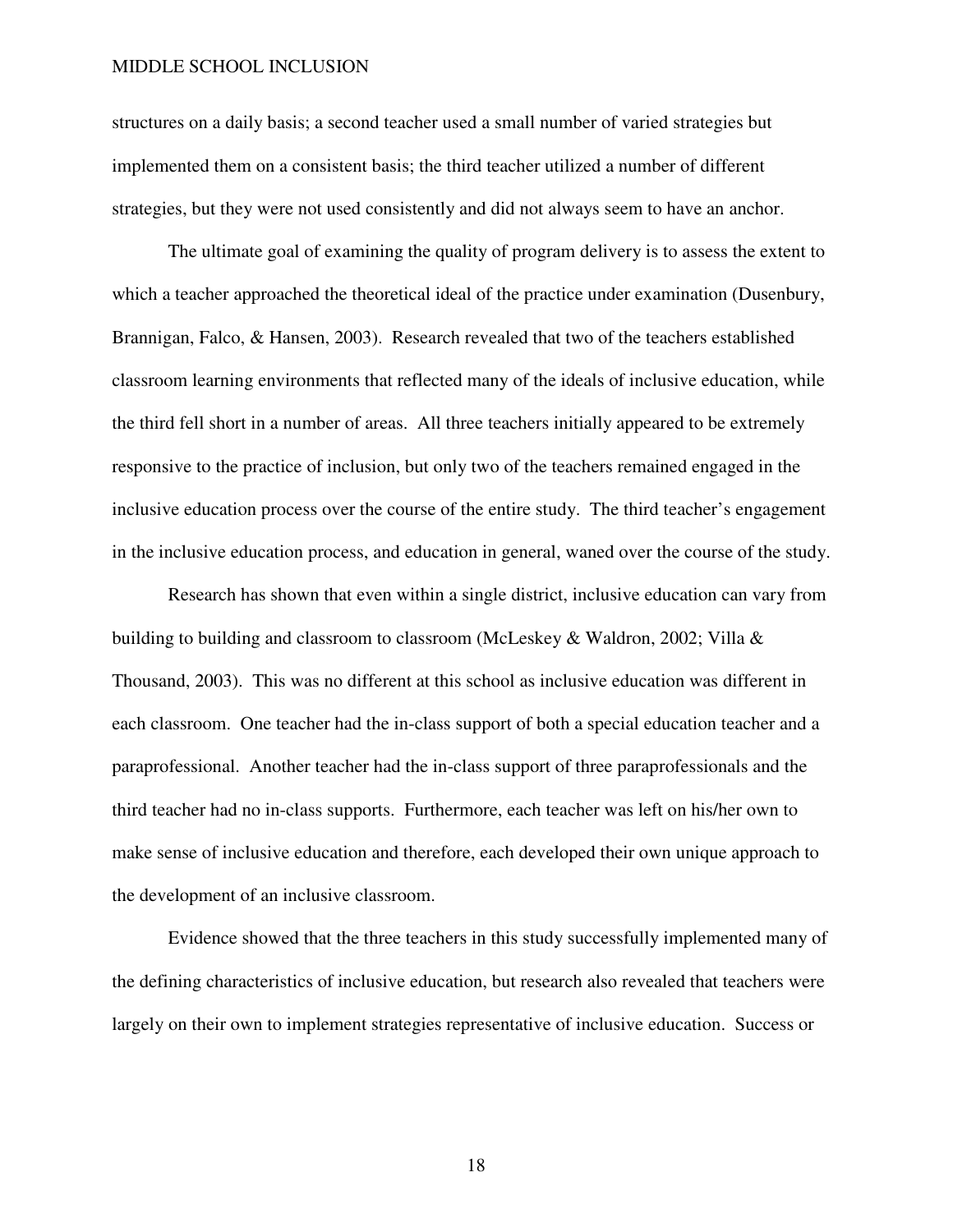failure of inclusive education at this middle school was dependent upon individual teacher effort and commitment.

#### **Implications for Practice**

The high standards set forth by IDEA and NCLB place increased demands upon educators as they are held accountable for ensuring that students meet predetermined standards of achievement on local curricular standards and state-mandated assessments (Darling-Hammond, 2006). This research yielded important information pertaining to what middle school teachers, based on their preparation, training, and support, were able to do while facing high standards of accountability from outside agencies and school administration (Darling-Hammond; McLeskey & Billingsley, 2008; Smith & Tyler, 2011). These three teachers faced the task of making mandated curriculum interesting, relevant, and accessible to all students in their general education classroom. With that in mind, teachers designed their lessons to include a mixture of instructional strategies to make the mastery of curriculum content attainable by all learners.

The three teachers in the study were dedicated professionals who want their students to be successful. However, teachers like them and the professionals who support them within the classroom, need opportunities to increase their knowledge, understanding, and implementation of inclusive practices within their classrooms. Inclusion is based upon the notion that changes in general education classrooms are imperative in order to create an optimal learning environment for all students (TASH, 2011). Connecting theory to practice, providing mentors for new or beginning teachers, and getting teachers and staff members to buy-in to the development of collaborative relationships could further enhance teachers' knowledge and understanding of the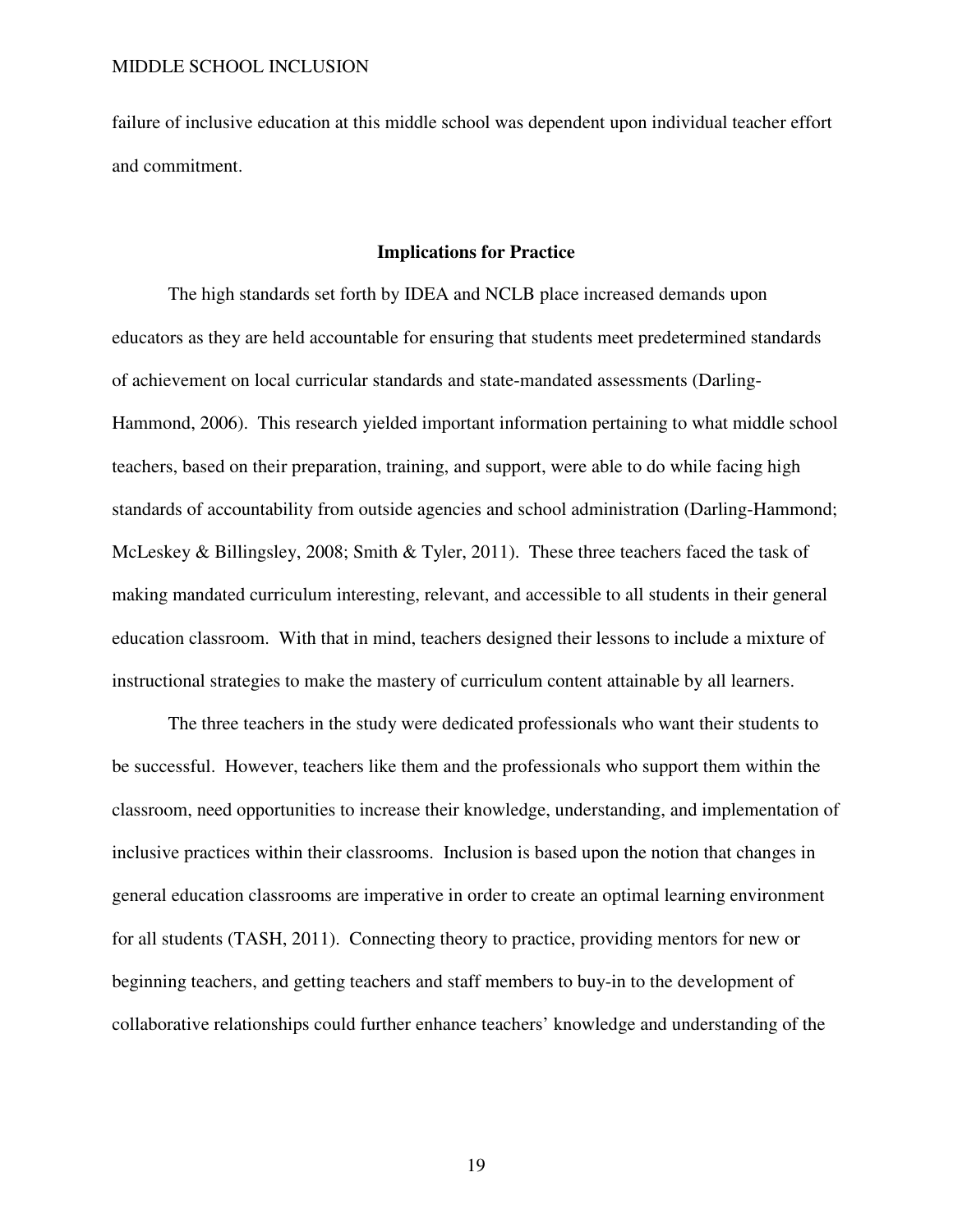inclusive practice and improve their ability to enhance the learning environment for students with disabilities (McLeskey & Billingsley, 2008; Smith & Tyler, 2011).

New teachers are faced with the same outside pressures outlined above, but lack the teaching experience to effectively include students with disabilities from the start. Research has revealed that, over time, general education teachers developed a greater knowledge and skill base for teaching students with disabilities (Burstein et al., 2004). In light of this, new teachers should be assigned a mentor teacher who has demonstrated effectiveness in including students with disabilities in his/her classroom. This teacher can lend support, provide concrete strategies, and offer suggestions for improving the effectiveness of the new teacher's inclusion of students with disabilities. Furthermore, they need the support of their administration (Smith & Tyler, 2011).

#### **Limitations**

 There were a number of limitations to this study. Research was conducted using only three teachers in a single middle school. Therefore, my results are not representative of a general group and cannot be generalized to an entire population. For this study only the three classroom teachers were interviewed about inclusion. Conversations with the principal were limited to discussions about programs, grants, and other items related to the middle school; not items related to inclusion. Other stakeholders in the inclusion process such as the special education teacher, paraprofessionals, students, parents, or other school personnel were not interviewed or observed.

 This was a qualitative case study conducted in an uncontrolled environment. Therefore, cause and effect could not be determined; behaviors could be described, but not explained. During the course of the study a lot of evidence and data pertaining to the three teachers and their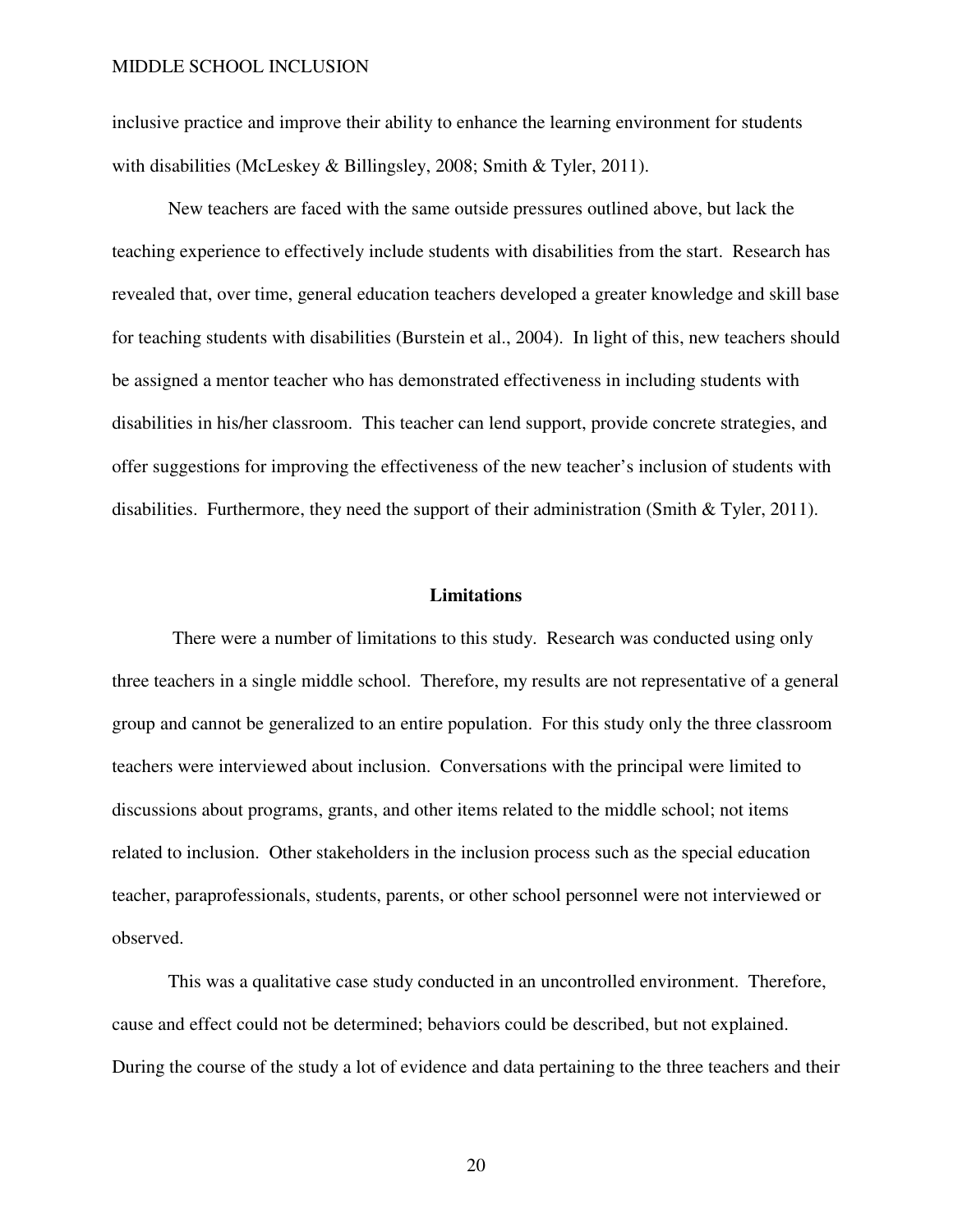classrooms was gathered, but much of that information was omitted from the write up. Furthermore, during data gathering, analysis, and write-up, the researcher made judgments regarding the significance of the data. It would be nearly impossible to make transparent all of the judgments that were made throughout the research process. Finally, it was difficult to present a truly representative picture of all of the complex operations of a classroom in writing.

# **Call for Further Research**

The inclusion of secondary school students with disabilities in general education classrooms presents a considerable challenge. Factors such as a wide range of skill levels, high number of students seen in a day, content specific training, and curriculum demands contribute to teacher difficulties in developing effective inclusion in secondary schools. Further complicating the inclusion process is the fact that secondary school teachers are typically prepared as contentarea specialists who emphasize the teaching of specific subject matter (McLeskey & Waldron, 2000).

Over the last several years, there has been a significant increase in secondary inclusion research, but much of that research is survey research. Case studies of inclusive education are limited. Implementing this study on a wider scale to include students, general education teachers, special education teachers, paraprofessionals, related service providers, parents, and administrators would provide an in-depth look at the inner workings of schools and would offer significant contributions to the field of special education. It would allow researchers and practitioners alike to more closely examine and understand the complexities of meeting diverse needs in secondary classrooms.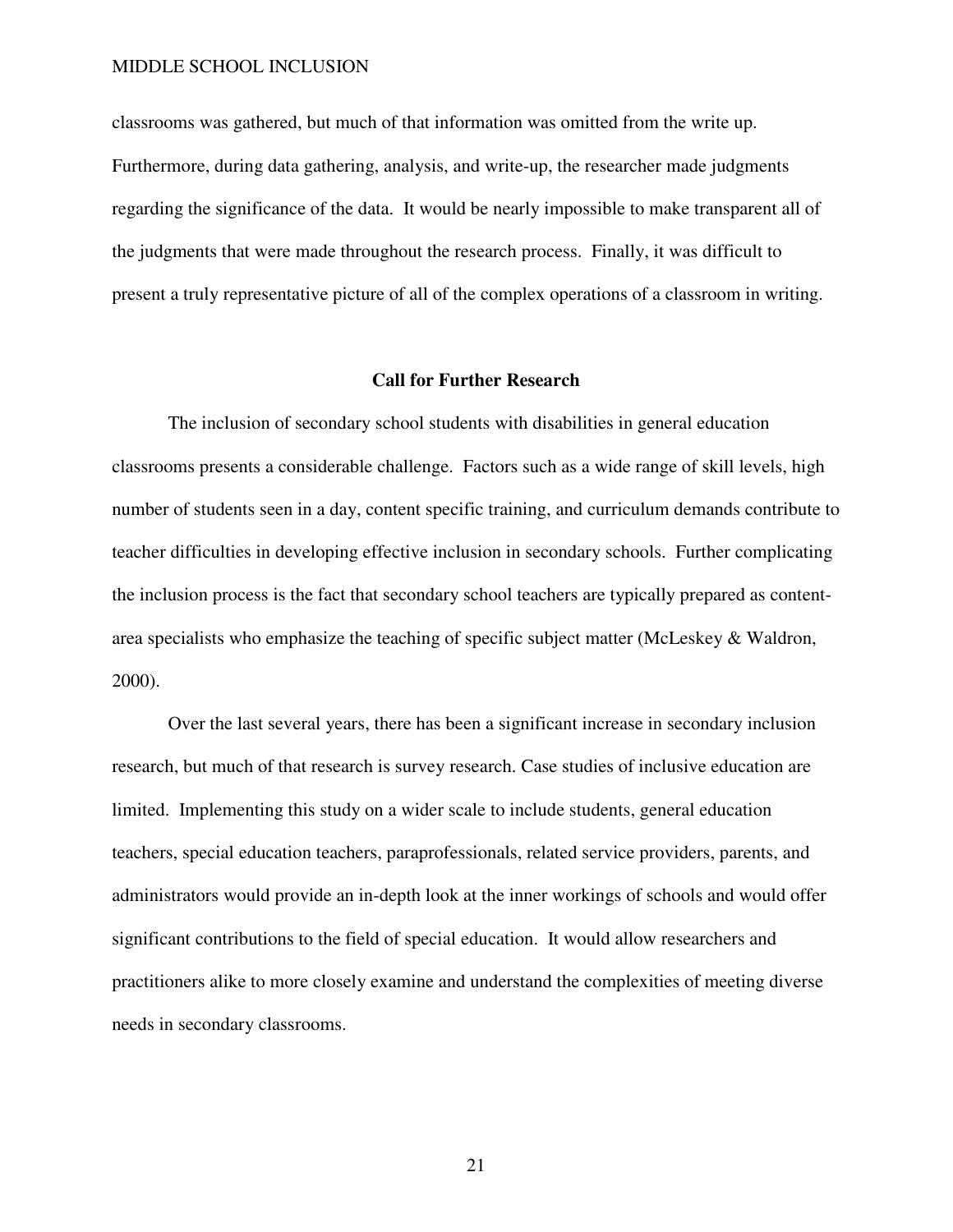While inclusion research in middle school and secondary settings remains scant, there is extensive research on successful inclusion practices that could be generalized to middle school and secondary settings with little effort. Furthermore, an extensive research base pertaining to effective ways to utilize paraprofessionals, special education teachers, and other in-class support systems already exists. The benefits and barriers to the development of those collaborative relationships between faculty and staff are widely known as well. What could use further research is what school districts need to do in order to get teachers and staff members to exert the time, effort, and energy necessary to develop those collaborative relationships. Furthermore, once teachers have bought-in to the development of those collaborative relationships, there is a need for research pertaining to the sustainability of those collaborative efforts and its resulting impact on the inclusive classroom.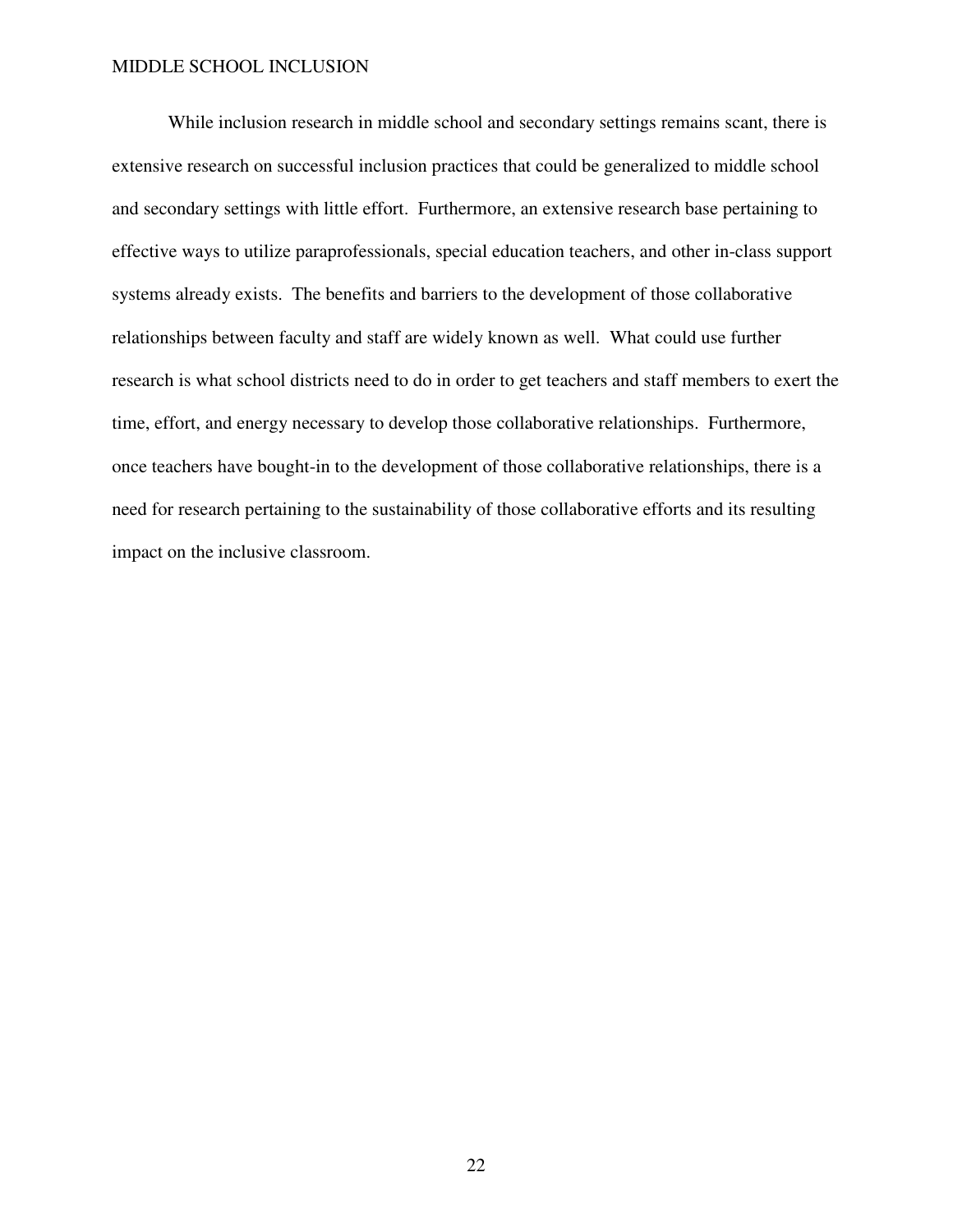#### **References**

- Broderick, A., Mehta-Parekh, H., & Reid, D. K. (2005). *Differentiating instruction for disabled students in inclusive classrooms, 44(3),* 194-202.
- Burke, K., & Sutherland, C. (2004). Attitudes toward inclusion: Knowledge vs. experience. *Education, 125(2)*, 163-172.
- Burstein, N., Sears, S., Wilcoxen, A., Cabello, B., & Spagna, M. (2004). Moving toward inclusive practices. *Remedial and Special Education, 25(2),* 104-116.
- Cook, B. G., Cameron, D. L., & Tankersley, M. (2007). Inclusive teachers' attitudinal ratings of their students with disabilities. The Journal of Special Education, 40, 230–238.
- Cooper, J.E., Kurtts, S., Baber, C.R., & Vallecorsa, A. (2008)*.* A model for examining teacher preparation curricula for inclusion. *Teacher Education Quarterly, 35(4),* 155-176.
- Creswell, J. W. (1998). *Qualitative inquiry and research design: Choosing among five traditions*. California: Sage Publications, Inc.
- Darling-Hammond, L. (2006). Constructing 21st-century teacher education. Journal of Teacher Education, 57, 300–314.
- Downing, J.E., & Peckham-Hardin, K.D. (2007). Inclusive education: What makes it a good education for students with moderate to severe disabilities? *Research & Practice for Persons with Severe Disabilities, 32(1),* 16-30.
- Dukes, C. & Lamar-Dukes, P. (2009) Inclusion by design: Engineering inclusive practices in secondary schools. *Teaching Exceptional Children, 41(3),* 16-23.
- Dusenbury, L., Brannigan, R., Falco, M., & Hansen, W. B. (2003). A review of research on fidelity of implementation: Implications for drug abuse prevention in school settings. *Health Education Record, 18(2)*, 237-256.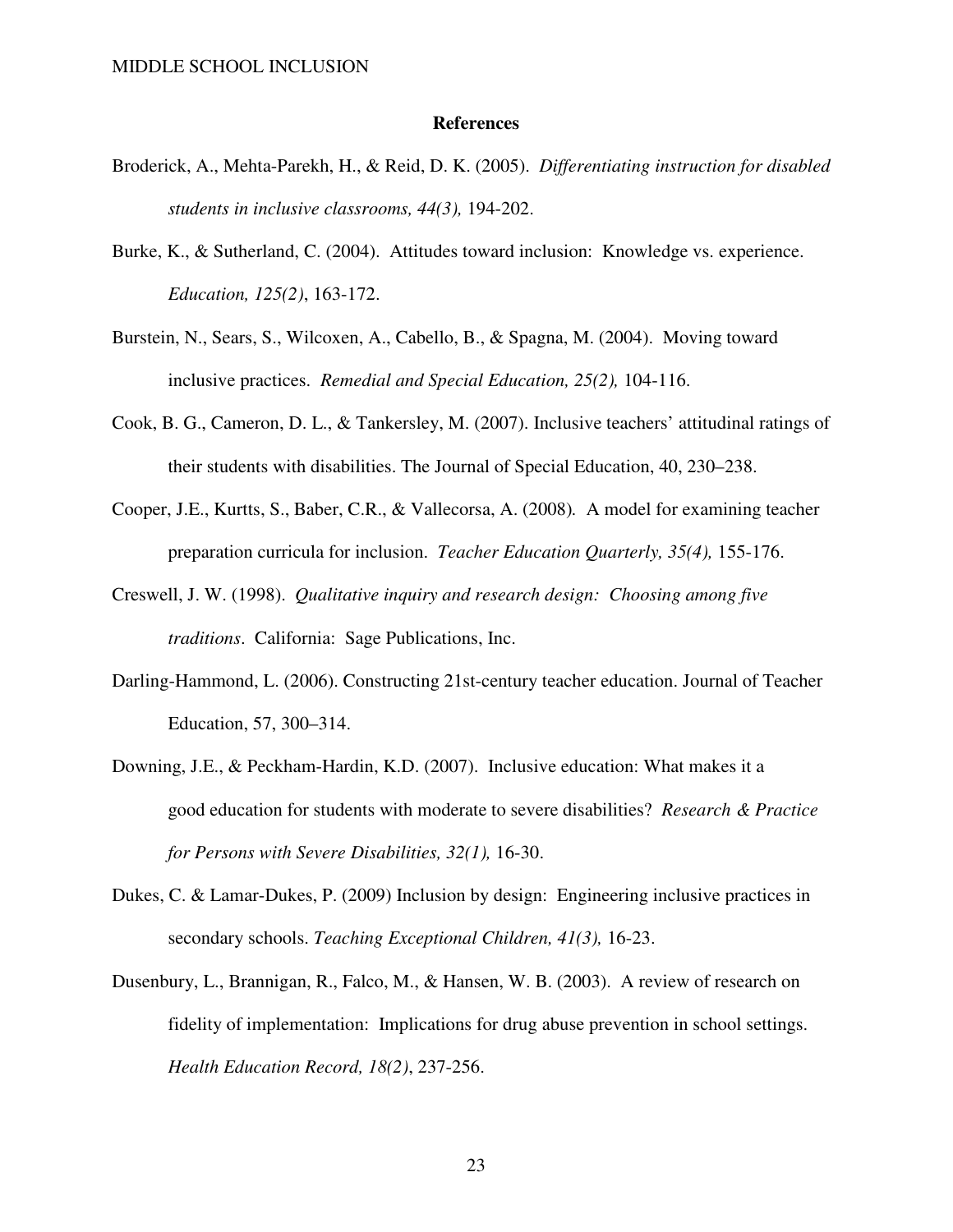- Education of All Handicapped Children Act. (1975). *Pub. L. No. 94-142*. Retrieved February 1, 2012, from Thomas (Library of Congress) http://thomas.loc.gov
- Futernick, K. (2007). A possible dream: Retraining California teachers so all students learn. Sacramento: CSU Center for Teacher Quality.
- Hadadian, A., & Chiang, L. (2007). Special education training and preservice teachers. *International Journal of Special Education, 22(1),* 103-106.
- Hardin, B. & Hardin, M. (2002). Into the mainstream: Practical strategies for teaching in inclusive environments. *The Clearing House, 75(4),* 175-178.
- Idol, L. (2006). Toward inclusion of special education students in general education: A program evaluation of eight schools. *Remedial and Special Education, 27(2),* 77-94.
- Individuals with Disabilities Education Improvement Act of 2004 (2004). *Pub. L. No. 108-446*. Retrieved February 1, 2012, from Thomas (Library of Congress) http://thomas.loc.gov
- King, I. C. (2003). Examining middle school inclusion classrooms through the lens of learnercentered principles. *Theory Into Practice, 42(2),* 151-158.
- Leatherman, J.M., (2007). "I just see all children as children": Teachers' perceptions about inclusion. *The Qualitative Report, 12(4),* 594-611.
- Mastropieri, M. A., & Scruggs, T. E. (2001). Promoting inclusion in secondary classrooms. *Learning Disability Quarterly, 24*, 265-274.
- Mastropieri, M. A., & Scruggs, T. E. (2007). *The inclusive classroom: Strategies for effective inclusion* (3rd ed.). New Jersey: Pearson Education, Inc.
- McGrath, M. Z., Johns, B. H., & Mathur, S. R. (2004). Is history repeating itself Services for children with disabilities endangered. *Teaching Exceptional Children, 37(1),* 70-71.

McLeskey, J., & Billingsley, B. S. (2008). How does the quality and stability of the teaching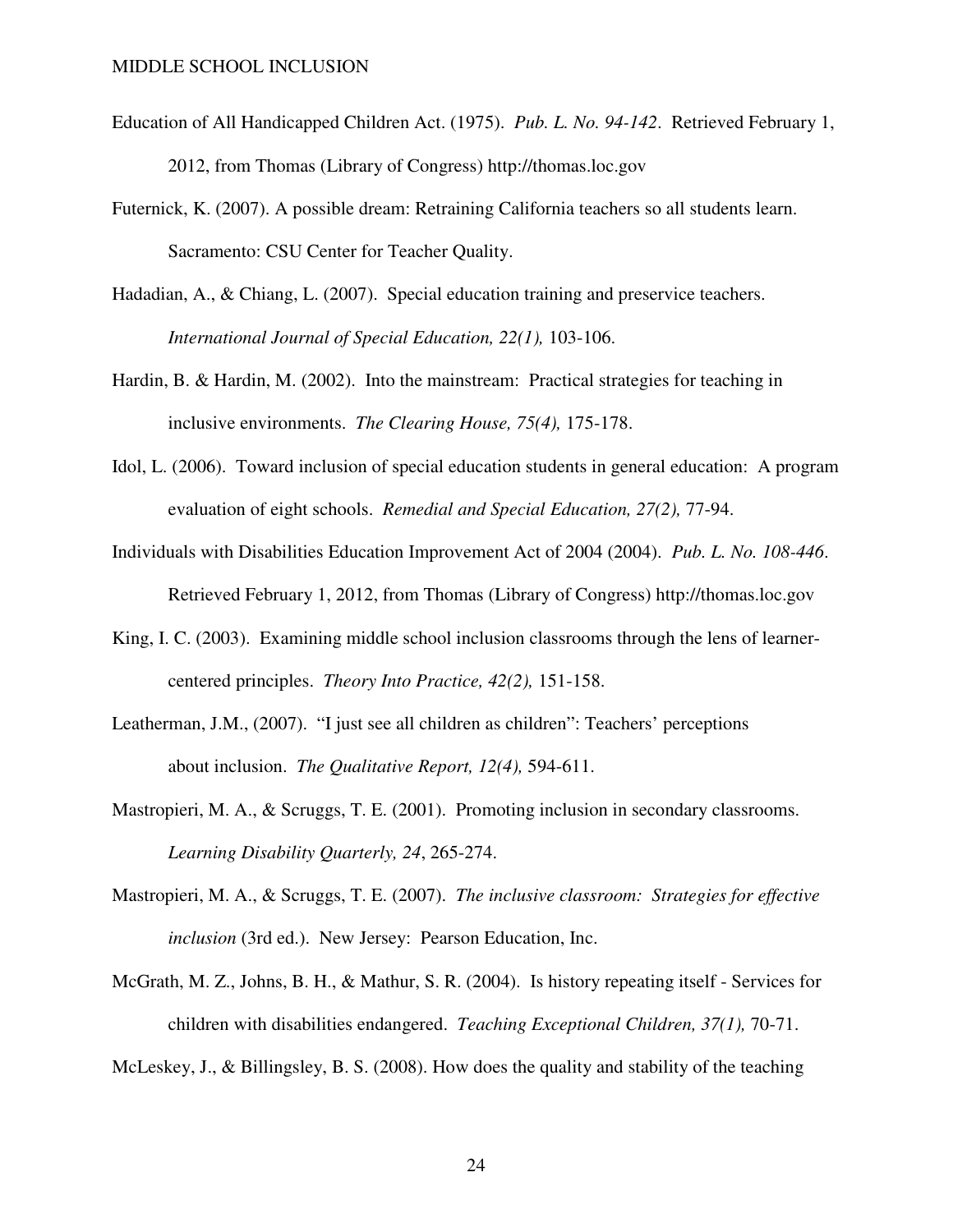force influence the research-to-practice gap? A perspective on the teacher shortage in special education. Remedial and Special Education, 20(5), 293–305.

- McLeskey, J., Hoppey, D., Williamson, P. & Rentz, T. (2004). Is inclusion an illusion? An examination of national and state trends toward the education of students with learning disabilities in general education classrooms. *Learning Disabilities Research & Practice, 19(2),* 109-115.
- McLeskey, J. & Waldron, N. L. (2000). *Inclusive schools in action: Making differences ordinary*. Virginia: Association for Supervision and Curriculum Development.
- McLeskey, J., & Waldron, N. L. (2002). School change and inclusive schools: Lessons learned from practice [Electronic version]. *Phi Delta Kappan, 84(1),* 65-72.
- Merriam, S. B. (1998). *Qualitative research and case study applications in education*. San Francisco: Jossey-Bass Publishers.
- Mock, D. R., Jakubecy, J. J., & Kauffman, J. M. (2002). Special education current trends, preparation of teachers, international context – history of. *Education Encyclopedia – StateUniversity.com*. Retrieved February 1, 2012 from http://education.stateuniversity.com/pages/2438/Special-Education.html
- Murray-Seegert, C. (1989). *Nasty girls, thugs, and humans like us*. Baltimore: Paul H. Brookes Publishing Co.
- No Child Left Behind Act of 2001. (2002). Pub. L. No. 107-110. Retrieved February 1, 2012, from Thomas (Library of Congress) http://thomas.loc.gov
- Nougaret, A. A., Scruggs, T. E., & Mastropieri, M. A. (2005). Does teacher education produce better special education teachers ? *Exceptional Children, 71(3)*, 217-229.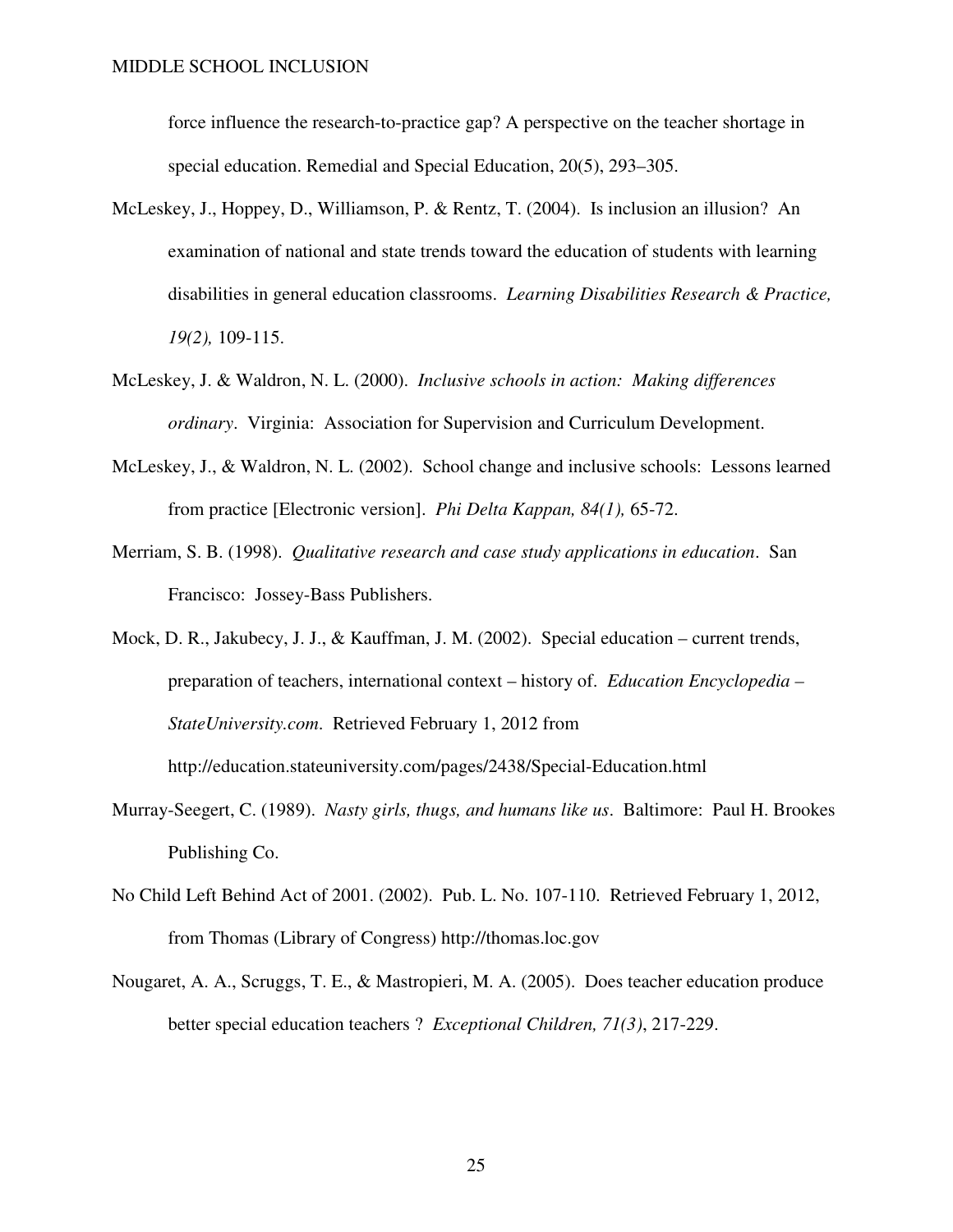- Otis-Wilborn, A., Winn, J., Griffin, C., & Kilgore, K. (2005). Beginning special educators' forays into general education. *Teacher Education and Special Education, 28(3/4),* 143- 152.
- Rea, P. J., McLaughlin, V. L., & Walther-Thomas, C. (2002). Outcomes for students with learning disabilities in inclusive and pullout programs. *Exceptional Children, 68(2),* 203- 222.
- Ross, S. (2002). *Teachers' feelings of competency in educating children with special needs in the general education setting*. Unpublished masters thesis, Touro College, New York.
- Santoli, S.P., Sachs, J., Romey, E.A., & McClurg, S. (2008). A successful formula for middle school inclusion: Collaboration, time, and administrative support. *Research in Middle Level Education Online, 32(2),* 1-13.
- Smith, D.D. & Tyler, N.C. (2011). Effective inclusive education: Equipping education professionals with necessary skills and knowledge. *Prospects, 41(3),* 323-339.
- Strassburg, C. M. (2003). *Middle school teachers' perceptions of inclusion.* Unpublished doctoral dissertation, Valdosta State University, Georgia.
- Sze, S. (2009). A literature review: Pre-service teachers' attitudes toward students with disabilities. *Education, 130(1),* 53-56.
- The Association for Persons with Severe Handicaps (TASH) (2011). *TASH and NDSS Partner with CPSD for Congressional Briefing on Education Reform.* Retrieved February 1, 2012 from http://tash.org/tash-and-ndss-partner-with-cpsd-for-congressional-briefing-oneducation-reform/
- Tomlinson, C. A. (2005). Differentiating instruction: Why bother? [Electronic version]. *Middle Ground: The Magazine of Middle Level Education, 9(1).*